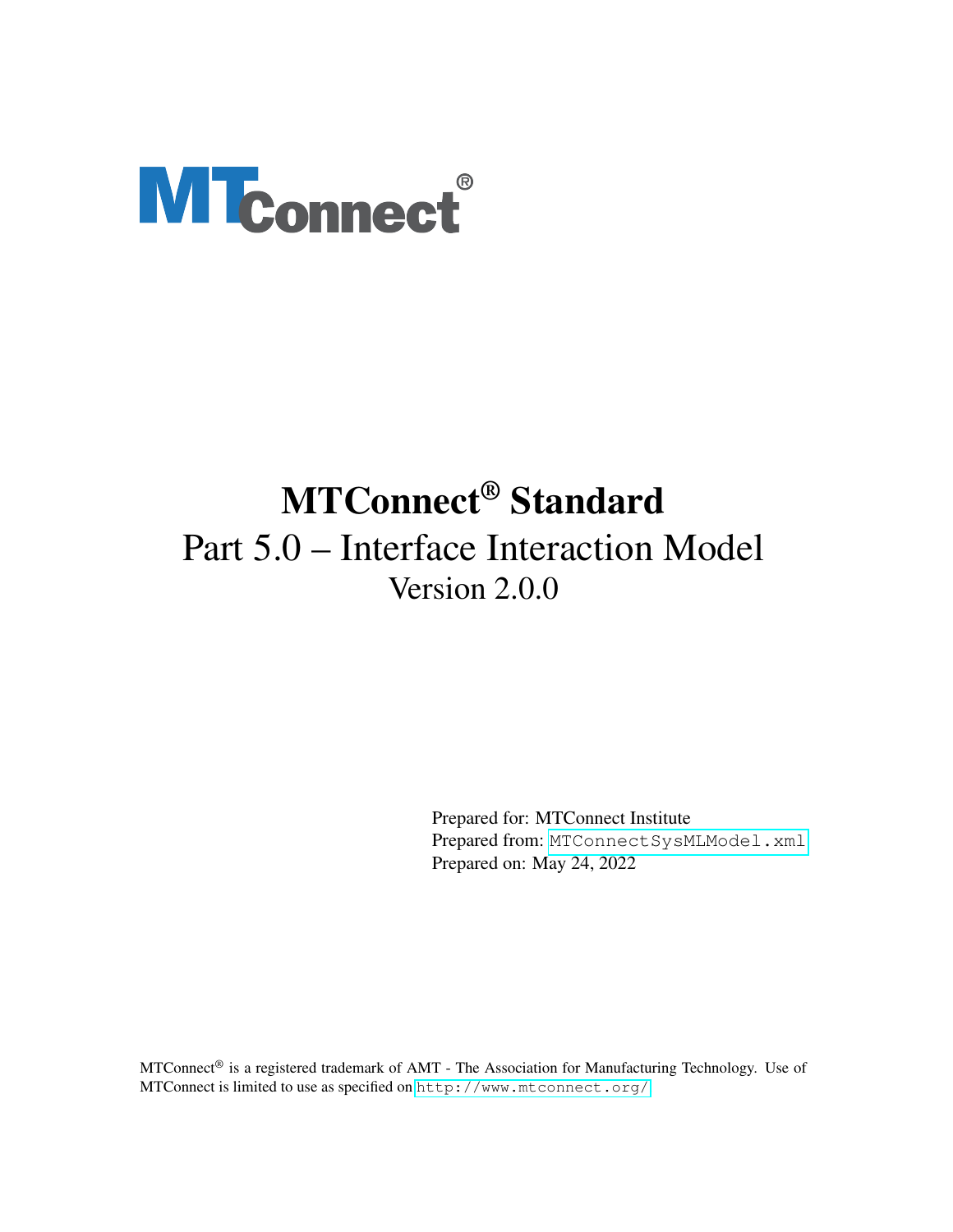# MTConnect Specification and Materials

[The Association for Manufacturing Technology \(AMT\)](#page-0-0) owns the copyright in this MT-Connect Specification or Material. [AMT](#page-0-0) grants to you a non-exclusive, non-transferable, revocable, non-sublicensable, fully-paid-up copyright license to reproduce, copy and redistribute this MTConnect Specification or Material, provided that you may only copy or redistribute the MTConnect Specification or Material in the form in which you received it, without modifications, and with all copyright notices and other notices and disclaimers contained in the MTConnect Specification or Material.

If you intend to adopt or implement an MTConnect Specification or Material in a product, whether hardware, software or firmware, which complies with an MTConnect Specification, you shall agree to the MTConnect Specification Implementer License Agreement ("Implementer License") or to the MTConnect Intellectual Property Policy and Agreement ("IP Policy"'). The Implementer License and IP Policy each sets forth the license terms and other terms of use for MTConnect Implementers to adopt or implement the MTConnect Specifications, including certain license rights covering necessary patent claims for that purpose. These materials can be found at <www.MTConnect.org>, or or by contacting <mailto:info@MTConnect.org>.

MTConnect Institute and [AMT](#page-0-0) have no responsibility to identify patents, patent claims or patent applications which may relate to or be required to implement a Specification, or to determine the legal validity or scope of any such patent claims brought to their attention. Each MTConnect Implementer is responsible for securing its own licenses or rights to any patent or other intellectual property rights that may be necessary for such use, and neither [AMT](#page-0-0) nor MTConnect Institute have any obligation to secure any such rights.

This Material and all MTConnect Specifications and Materials are provided "as is" and MTConnect Institute and [AMT,](#page-0-0) and each of their respective members, officers, affiliates, sponsors and agents, make no representation or warranty of any kind relating to these materials or to any implementation of the MTConnect Specifications or Materials in any product, including, without limitation, any expressed or implied warranty of noninfringement, merchantability, or fitness for particular purpose, or of the accuracy, reliability, or completeness of information contained herein. In no event shall MTConnect Institute or [AMT](#page-0-0) be liable to any user or implementer of MTConnect Specifications or Materials for the cost of procuring substitute goods or services, lost profits, loss of use, loss of data or any incidental, consequential, indirect, special or punitive damages or other direct damages, whether under contract, tort, warranty or otherwise, arising in any way out of access, use or inability to use the MTConnect Specification or other MTConnect Materials, whether or not they had advance notice of the possibility of such damage.

The normative XMI is located at the following URL: MTConnect SysMLModel.xml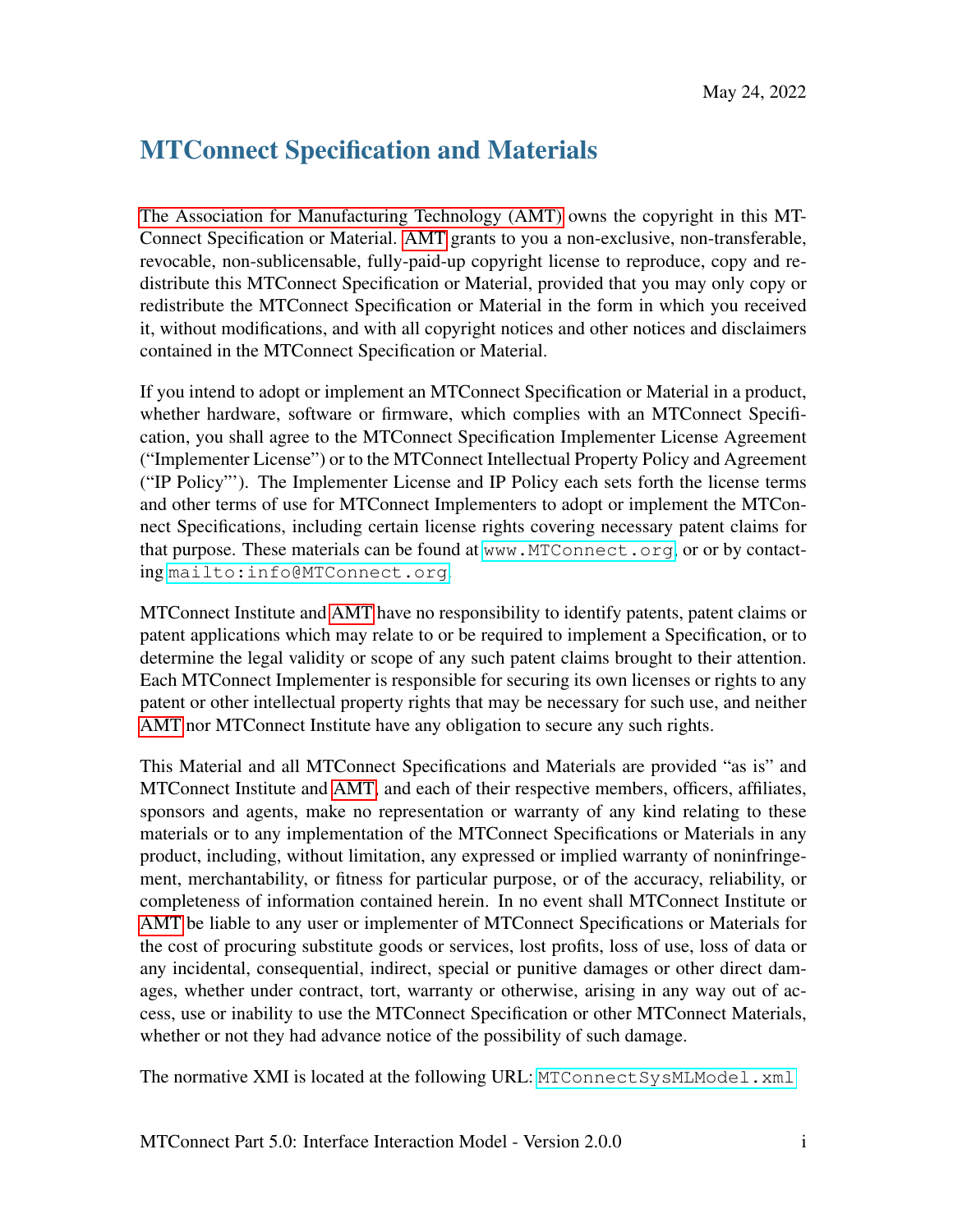# Table of Contents

| <b>Purpose of This Document</b><br>1 |     |        | $\overline{2}$                                                  |    |
|--------------------------------------|-----|--------|-----------------------------------------------------------------|----|
| $\overline{2}$                       |     |        | <b>Terminology and Conventions</b>                              | 3  |
|                                      | 2.1 |        |                                                                 | 3  |
|                                      | 2.2 |        |                                                                 | 9  |
|                                      | 2.3 |        |                                                                 | 10 |
|                                      | 2.4 |        |                                                                 | 12 |
|                                      | 2.5 |        |                                                                 | 14 |
|                                      | 2.6 |        |                                                                 | 15 |
|                                      | 2.7 |        |                                                                 | 16 |
|                                      | 2.8 |        |                                                                 | 28 |
| 3                                    |     |        | <b>Interface Interaction Model</b>                              | 29 |
|                                      | 3.1 |        |                                                                 | 29 |
|                                      | 3.2 |        | Request and Response Information Exchange                       | 31 |
|                                      | 3.3 |        |                                                                 | 32 |
|                                      |     | 3.3.1  | Commonly Observed DataItem Types for Interface                  | 33 |
| 4                                    |     |        | <b>Interfaces for Device and Observation Information Models</b> | 34 |
|                                      | 4.1 |        |                                                                 | 34 |
|                                      |     | 4.1.1  |                                                                 | 35 |
|                                      |     | 4.1.2  |                                                                 | 35 |
|                                      |     | 4.1.3  |                                                                 | 35 |
|                                      |     | 4.1.4  |                                                                 | 35 |
|                                      | 4.2 |        |                                                                 | 36 |
|                                      |     | 4.2.1  |                                                                 | 36 |
|                                      | 4.3 |        |                                                                 | 37 |
|                                      |     | 4.3.1  | Specific Data Items for the Interaction Model for Interface     | 37 |
|                                      |     | 4.3.2  |                                                                 | 38 |
|                                      |     | 4.3.3  |                                                                 | 40 |
|                                      |     | 4.3.4  |                                                                 | 40 |
|                                      |     | 4.3.5  | MaterialChange                                                  | 41 |
|                                      |     | 4.3.6  |                                                                 | 41 |
|                                      |     | 4.3.7  |                                                                 | 42 |
|                                      |     | 4.3.8  |                                                                 | 42 |
|                                      |     | 4.3.9  |                                                                 | 42 |
|                                      |     | 4.3.10 |                                                                 | 43 |
|                                      |     | 4.3.11 |                                                                 | 43 |
|                                      |     |        |                                                                 | 44 |
|                                      |     |        |                                                                 |    |

# [5 Operation and Error Recovery](#page-23-1) 45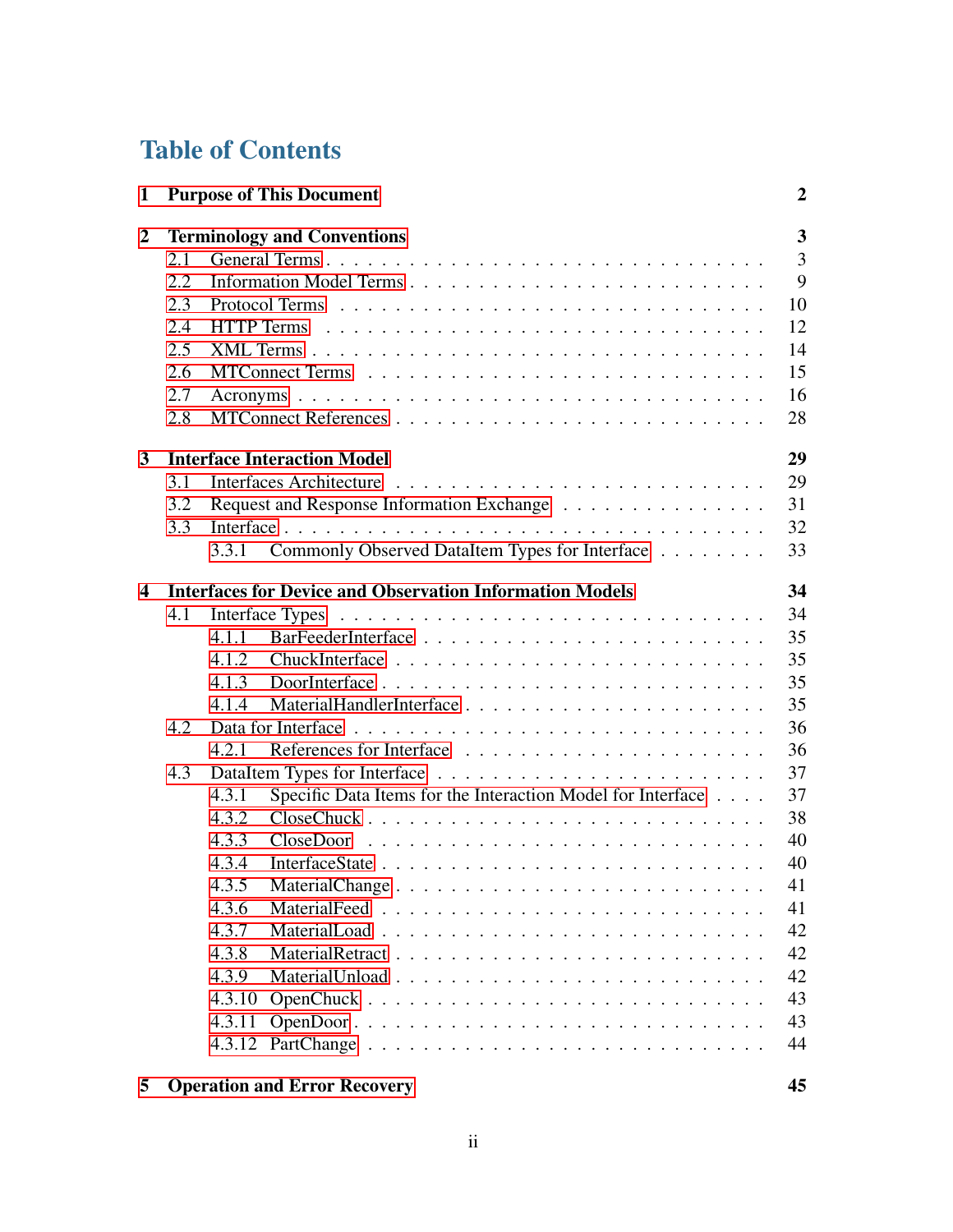|   | 5.1               |        | Request and Response Failure Handling and Recovery<br>45                                    |
|---|-------------------|--------|---------------------------------------------------------------------------------------------|
|   |                   | 5.1.1  | 46                                                                                          |
|   |                   | 5.1.2  | Responder Fails While Providing a Service<br>47                                             |
|   |                   | 5.1.3  | 48<br>Requester Failure During a Service Request                                            |
|   |                   | 5.1.4  | Requester Changes to an Unexpected State While Responder is                                 |
|   |                   |        | 49                                                                                          |
|   |                   | 5.1.5  | Responder Changes to an Unexpected State While Providing a                                  |
|   |                   |        | 50                                                                                          |
|   |                   | 5.1.6  | Responder or Requester Become UNAVAILABLE or Experience                                     |
|   |                   |        | 51                                                                                          |
| 6 | Profile           |        | 54                                                                                          |
|   | 6.1               |        | 54                                                                                          |
|   |                   | 6.1.1  | 54                                                                                          |
|   |                   | 6.1.2  | 54                                                                                          |
|   |                   | 6.1.3  | 54                                                                                          |
|   |                   | 6.1.4  | 54                                                                                          |
|   |                   | 6.1.5  | 55                                                                                          |
|   |                   | 6.1.6  | 55<br>$integer \dots \dots \dots \dots \dots \dots \dots \dots \dots \dots \dots \dots$     |
|   |                   | 6.1.7  | 55                                                                                          |
|   |                   | 6.1.8  | 55<br>$xslang \ldots \ldots \ldots \ldots \ldots \ldots \ldots \ldots \ldots \ldots \ldots$ |
|   |                   | 6.1.9  | 55                                                                                          |
|   |                   | 6.1.10 | 55                                                                                          |
|   |                   | 6.1.11 | 55                                                                                          |
|   |                   | 6.1.12 | 56<br>x509                                                                                  |
|   |                   |        | 56                                                                                          |
|   |                   | 6.1.14 | 56                                                                                          |
|   |                   |        | 56                                                                                          |
|   |                   | 6.1.16 | 56                                                                                          |
|   |                   | 6.1.17 | 56                                                                                          |
|   | 6.2               |        | 56                                                                                          |
|   |                   | 6.2.1  | 56                                                                                          |
|   |                   | 6.2.2  | 57                                                                                          |
|   |                   | 6.2.3  | 57                                                                                          |
|   |                   | 6.2.4  | 57                                                                                          |
|   |                   | 6.2.5  | 57                                                                                          |
|   |                   | 6.2.6  | 57                                                                                          |
|   |                   | 6.2.7  | 57                                                                                          |
|   | <b>Appendices</b> |        | 59                                                                                          |
|   | A                 |        | 59                                                                                          |
|   |                   |        |                                                                                             |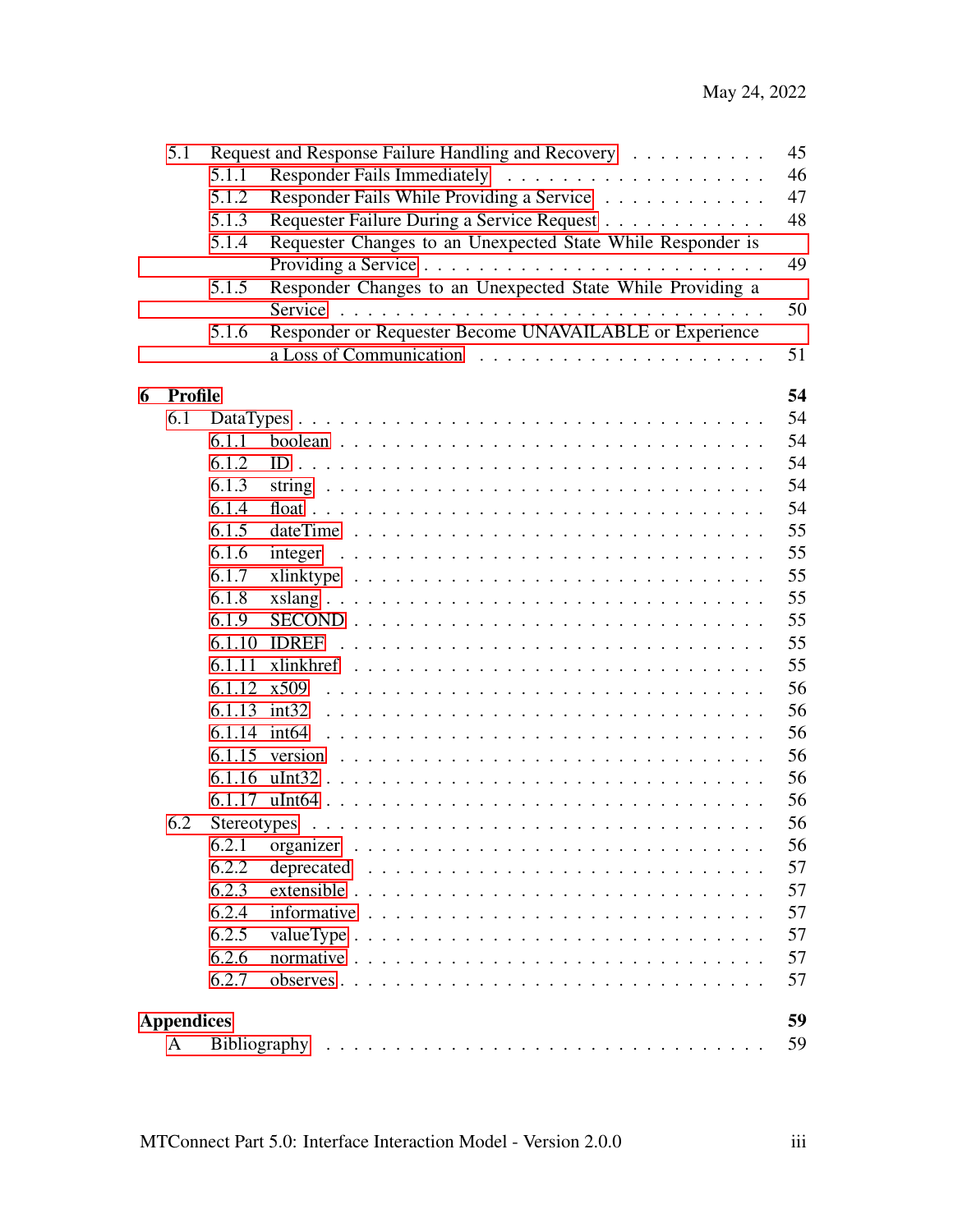# Table of Figures

| Figure 1: Data Flow Architecture for Interfaces                               | 30 |
|-------------------------------------------------------------------------------|----|
|                                                                               | 32 |
|                                                                               | 34 |
|                                                                               | 38 |
|                                                                               | 39 |
|                                                                               | 45 |
|                                                                               | 46 |
| Figure 8: Responder Fails While Providing a Service                           | 47 |
| Figure 9: Requester Fails During a Service Request                            | 48 |
| Figure 10: Requester Makes Unexpected State Change                            | 50 |
| Figure 11: Responder Makes Unexpected State Change                            | 51 |
| <b>Figure 12: Requester - Responder Communication Failure 1 Actual Action</b> | 52 |
| Figure 13: Requester - Responder Communication Failure 2                      | 53 |
|                                                                               | 54 |
|                                                                               | 58 |
|                                                                               |    |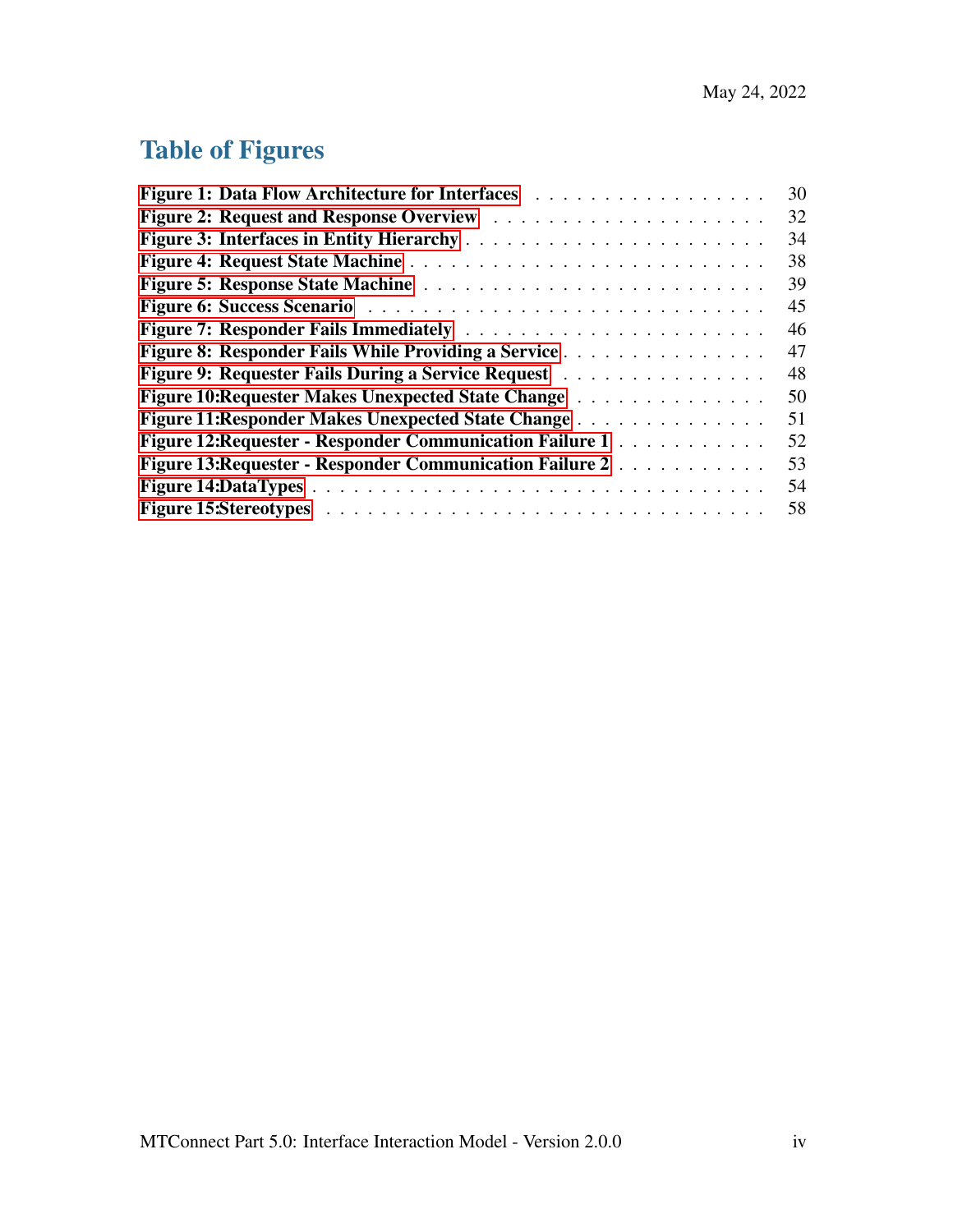# List of Tables

<span id="page-5-0"></span>

| Table 1: Commonly Observed DataItem Types for Interface 33 |
|------------------------------------------------------------|
|------------------------------------------------------------|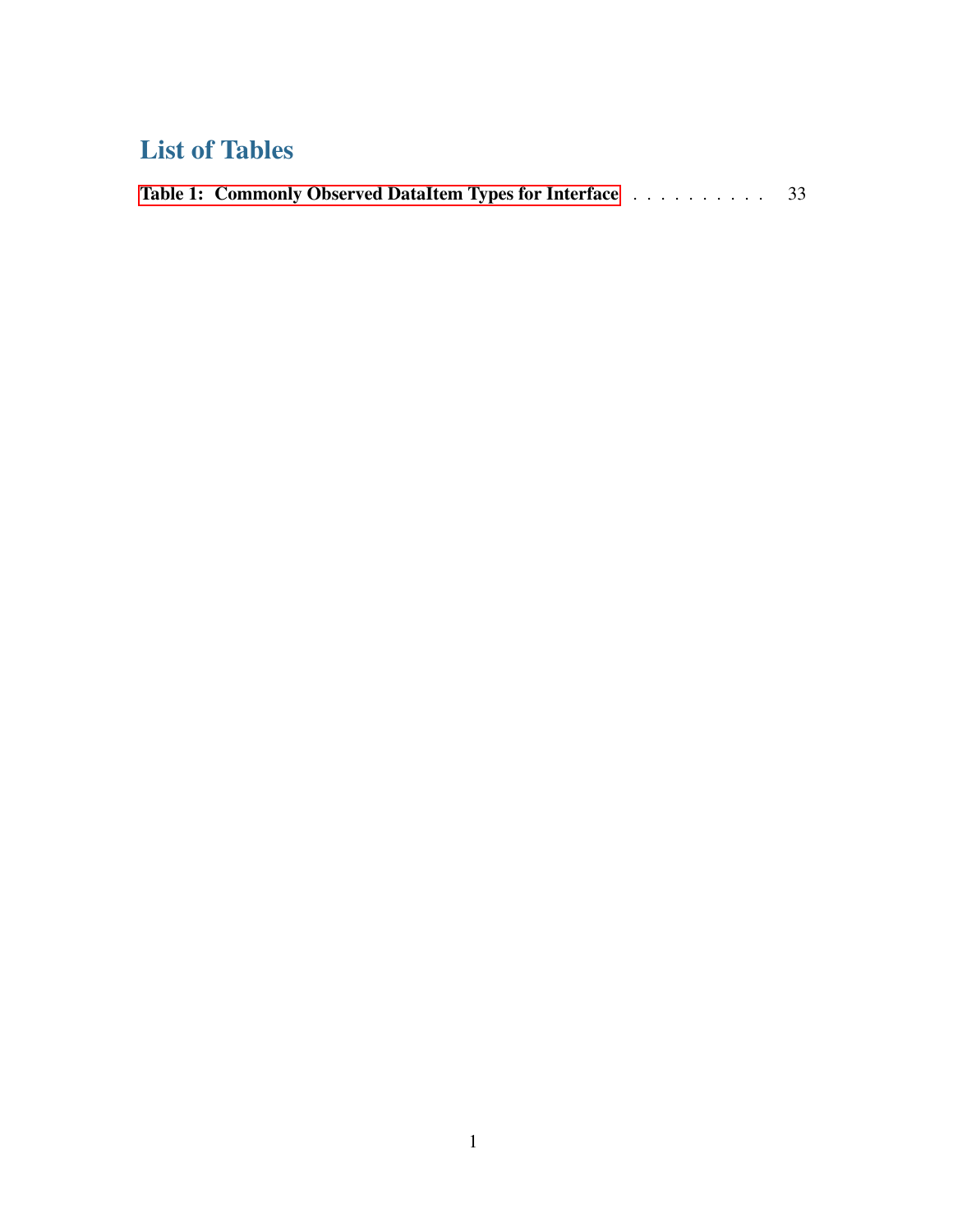# 1 Purpose of This Document

This document, *MTConnect Standard: Part 5.0 - Interface Interaction Model* of the MT-

Connect Standard, defines a structured data model used to organize information required

to coordinate inter-operations between pieces of equipment.

This data model is based on an *[interaction model](#page-0-0)* that defines the exchange of information

 between pieces of equipment and is organized in the MTConnect Standard by Inter-faces.

 [I](#page-0-0)nterfaces is modeled as an extension to the *[Device Information Model](#page-0-0)* and *[Observa-](#page-0-0) [tion Information Model](#page-0-0)*. Interfaces leverages similar rules and terminology as those used to describe a component in the *[Device Information Model](#page-0-0)*. Interfaces also uses [s](#page-0-0)imilar methods for reporting data to those used in the *[MTConnectStreams Response Doc-](#page-0-0)[ument](#page-0-0)*.

 As defined in *MTConnect Standard: Part 2.0 - Device Information Model*, Interfaces *[organizes](#page-0-0)* the Interface types (see Figure [3\)](#page-13-2). Each individual Interface contains

- data associated with the corresponding *[interface](#page-0-0)*.
- Note: See *MTConnect Standard: Part 2.0 Device Information Model* and
- *MTConnect Standard: Part 3.0 Observation Information Model* of the MT-
- Connect Standard for information on how Interfaces is structured in the
- *[response documents](#page-0-0)* which are returned from an *[agent](#page-0-0)* in response to a *[probe](#page-0-0)*
- <span id="page-6-0"></span>*[request](#page-0-0)*, *[sample request](#page-0-0)*, or *[current request](#page-0-0)*.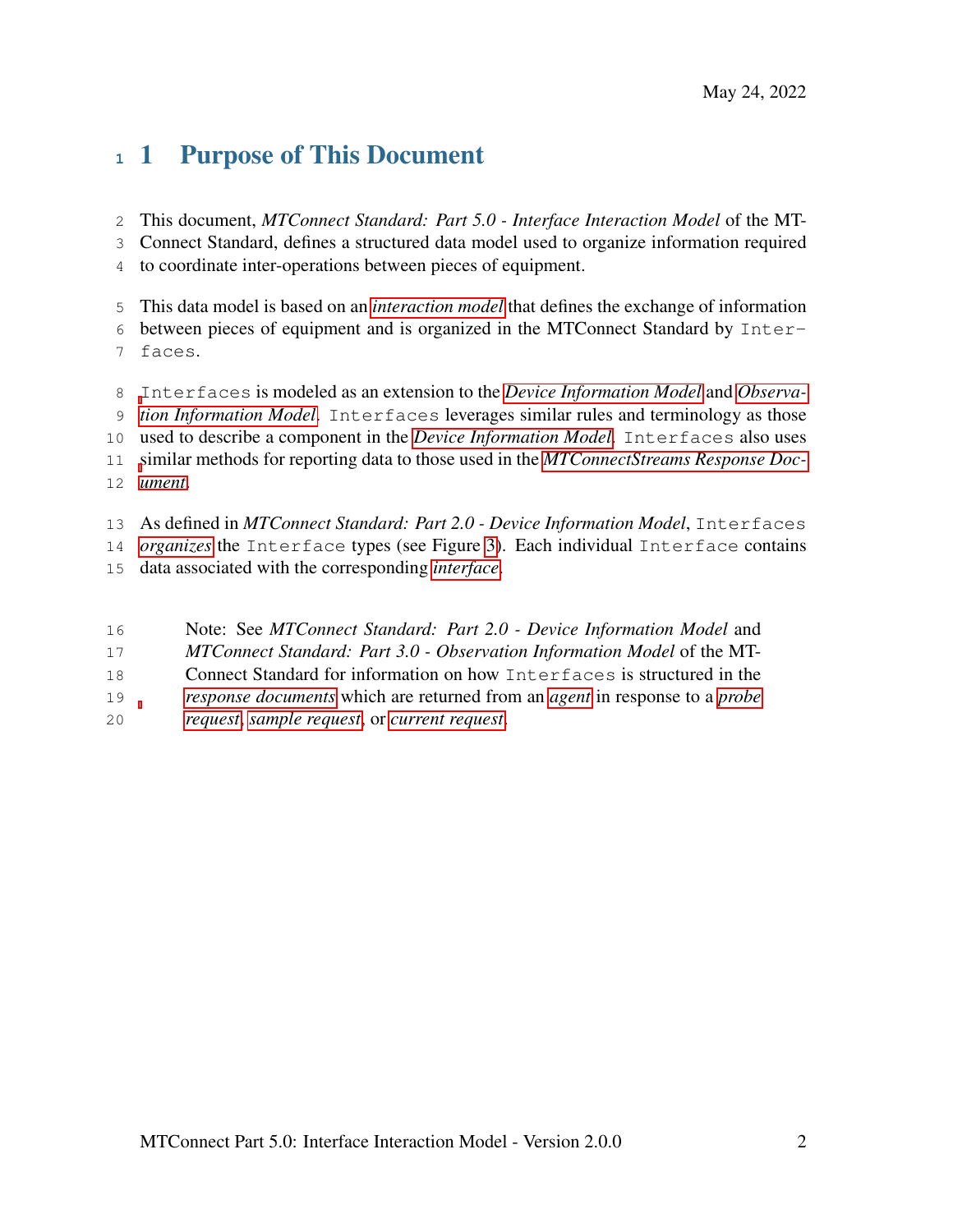# 2 Terminology and Conventions

Refer to *MTConnect Standard Part 1.0 - Fundamentals* for a dictionary of terms, reserved

<span id="page-7-0"></span>language, and document conventions used in the MTConnect Standard.

# 2.1 MTConnect References

|          | 25 [MTConnect Part 1.0] MTConnect Standard Part 1.0 - Fundamentals. Version 2.0.                      |
|----------|-------------------------------------------------------------------------------------------------------|
| 27       | 26 [MTConnect Part 2.0] MTConnect Standard: Part 2.0 - Device Information Model. Ver-<br>$sion$ 2.0.  |
| 29       | 28 [MTConnect Part 3.0] MTConnect Standard: Part 3.0 - Observation Information Model.<br>Version 2.0. |
| 30<br>31 | [MTConnect Part 5.0] MTConnect Standard: Part 5.0 - Interface Interaction Model. Ver-<br>$sion$ 2.0.  |

<span id="page-7-1"></span>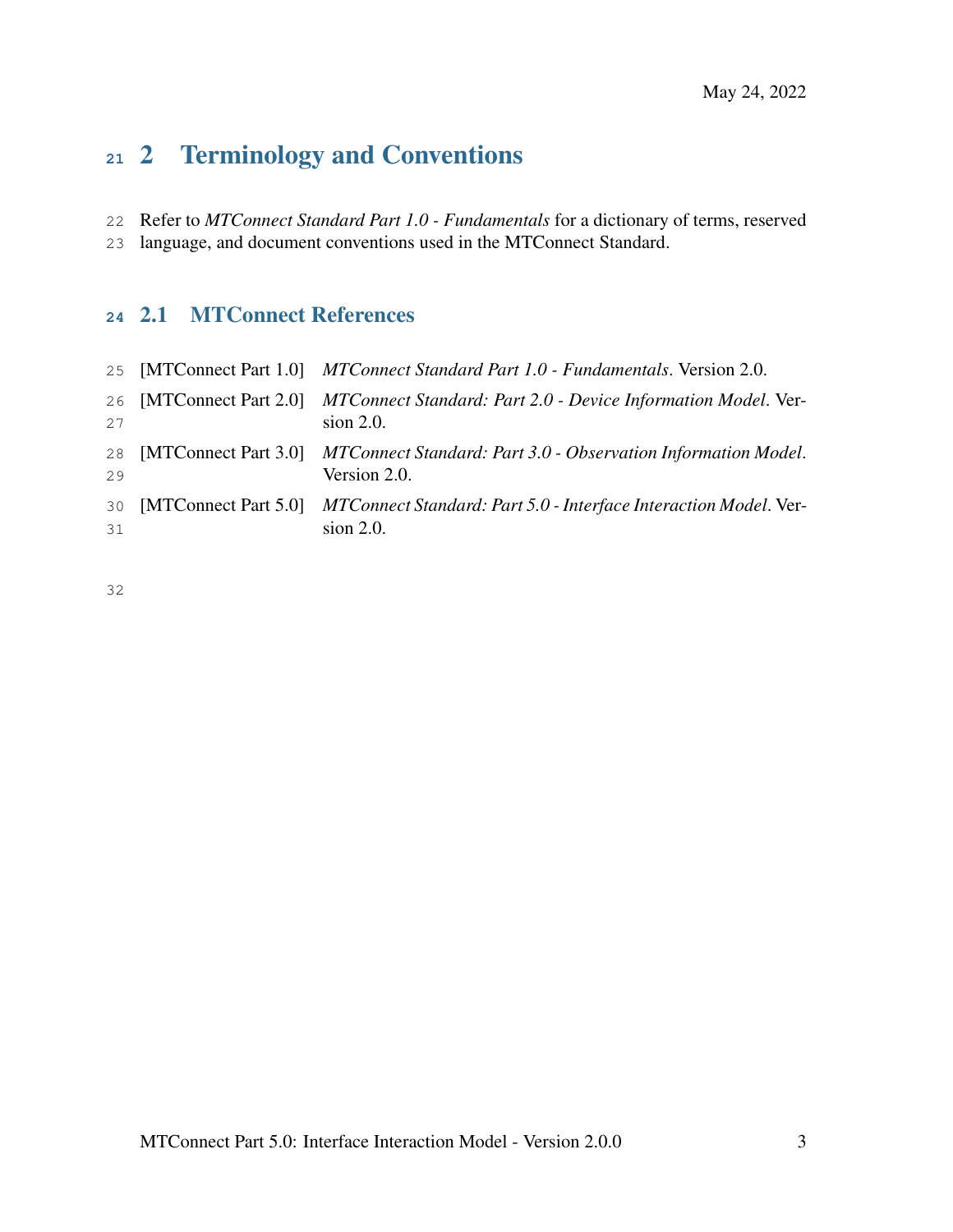# 3 Interface Interaction Model

 In many manufacturing processes, multiple pieces of equipment must work together to perform a task. The traditional method for coordinating the activities between individual pieces of equipment is to connect them using a series of wires to communicate equipment states and demands for action. These interactions use simple binary ON/OFF signals to accomplished their intention.

In the MTConnect Standard, *[interfaces](#page-0-0)* provides a means to replace this traditional method

for interconnecting pieces of equipment with a structured *[interaction model](#page-0-0)* that provides

a rich set of information used to coordinate the actions between pieces of equipment. Im-

plementers may utilize the information provided by this data model to (1) realize the inter-

action between pieces of equipment and (2) to extend the functionality of the equipment

to improve the overall performance of the manufacturing process.

The *[interaction model](#page-0-0)* used to implement *[interfaces](#page-0-0)* provides a lightweight and efficient

protocol, simplifies failure recovery scenarios, and defines a structure for implementing a

 Plug-And-Play relationship between pieces of equipment. By standardizing the informa-tion exchange using this higher-level semantic information model, an implementer may

more readily replace a piece of equipment in a manufacturing system with any other piece

of equipment capable of providing similar *[interaction model](#page-0-0)* functions.

 Two primary functions are required to implement the *[interaction model](#page-0-0)* for an *[interfaces](#page-0-0)* and manage the flow of information between pieces of equipment. Each piece of equip-ment needs to have the following:

- An *[agent](#page-0-0)* which provides:
- The data required to implement the *[interaction model](#page-0-0)*.
- Any other data from a piece of equipment needed to implement the *[interface](#page-0-0)* op- erating states of the equipment, position information, execution modes, process in-formation, etc.
- A client software application that enables the piece of equipment to acquire and interpret information from another piece of equipment.

# <span id="page-8-0"></span>3.1 Interfaces Architecture

 MTConnect Standard is based on a communications method that provides no direct way for one piece of equipment to change the state of or cause an action to occur in another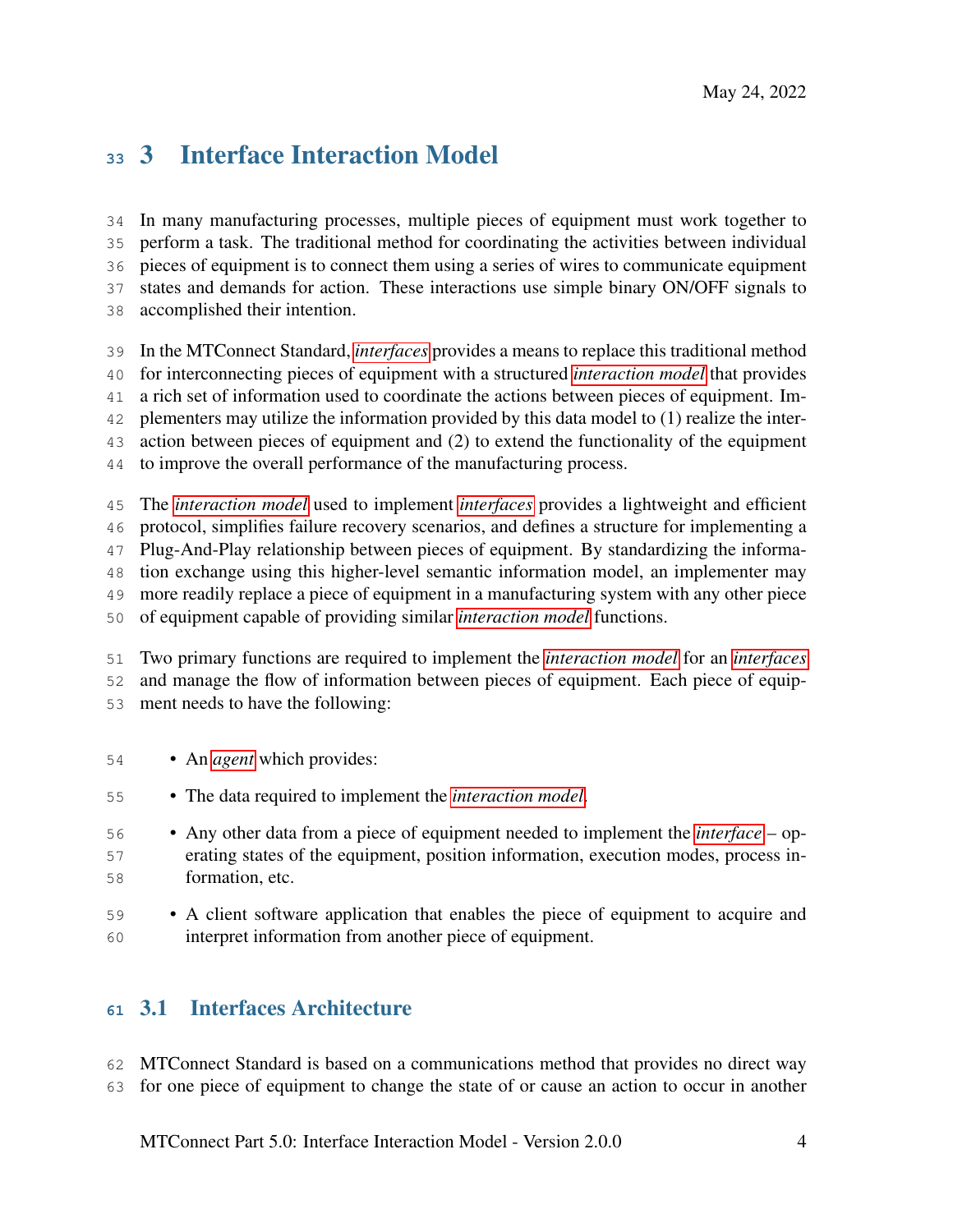piece of equipment. The *[interaction model](#page-0-0)* used to implement *[interfaces](#page-0-0)* is based on a

*[publish and subscribe](#page-0-0)* type of communications as described in *MTConnect Standard Part*

*1.0 - Fundamentals* and utilizes a *[request](#page-0-0)* and *[response](#page-0-0)* information exchange mechanism.

For *[interfaces](#page-0-0)*, pieces of equipment must perform both the publish (*[agent](#page-0-0)*) and subscribe

(client) functions.

Note: The current definition of *[interfaces](#page-0-0)* addresses the interaction between

two pieces of equipment. Future releases of the MTConnect Standard may

<span id="page-9-1"></span>address the interaction between multiple (more than two) pieces of equipment.



Figure 1: Data Flow Architecture for Interfaces

Note: The data flow architecture illustrated in Figure [1](#page-9-1) was historically re-

ferred to in the MTConnect Standard as a read-read concept.

 In the implementation of the *[interaction model](#page-0-0)* for *[interfaces](#page-0-0)*, two pieces of equipment can exchange information in the following manner. One piece of equipment indicates a *[request](#page-0-0)* for service by publishing a type of *[request](#page-0-0)* using a data item provided through an *[agent](#page-0-0)* as defined in *Section [4.3](#page-16-0) - [DataItem Types for Interface](#page-16-0)*. The client associated with the second piece of equipment, which is subscribing to data from the first machine, detects and interprets that *[request](#page-0-0)*. If the second machine chooses to take any action to fulfill this *[request](#page-0-0)*, it can indicate its acceptance by publishing a *[response](#page-0-0)* using a data item provided through its *[agent](#page-0-0)*. The client on the first piece of equipment continues to monitor information from the second piece of equipment until it detects an indication that the *[response](#page-0-0)* to the *[request](#page-0-0)* has been completed or has failed.

<span id="page-9-0"></span> An example of this type of interaction between pieces of equipment can be represented by a machine tool that wants the material to be loaded by a robot. In this example, the machine tool is the *[requester](#page-0-0)*, and the robot is the *[responder](#page-0-0)*. On the other hand, if the robot wants the machine tool to open a door, the robot becomes the *[requester](#page-0-0)* and the machine tool the *[responder](#page-0-0)*.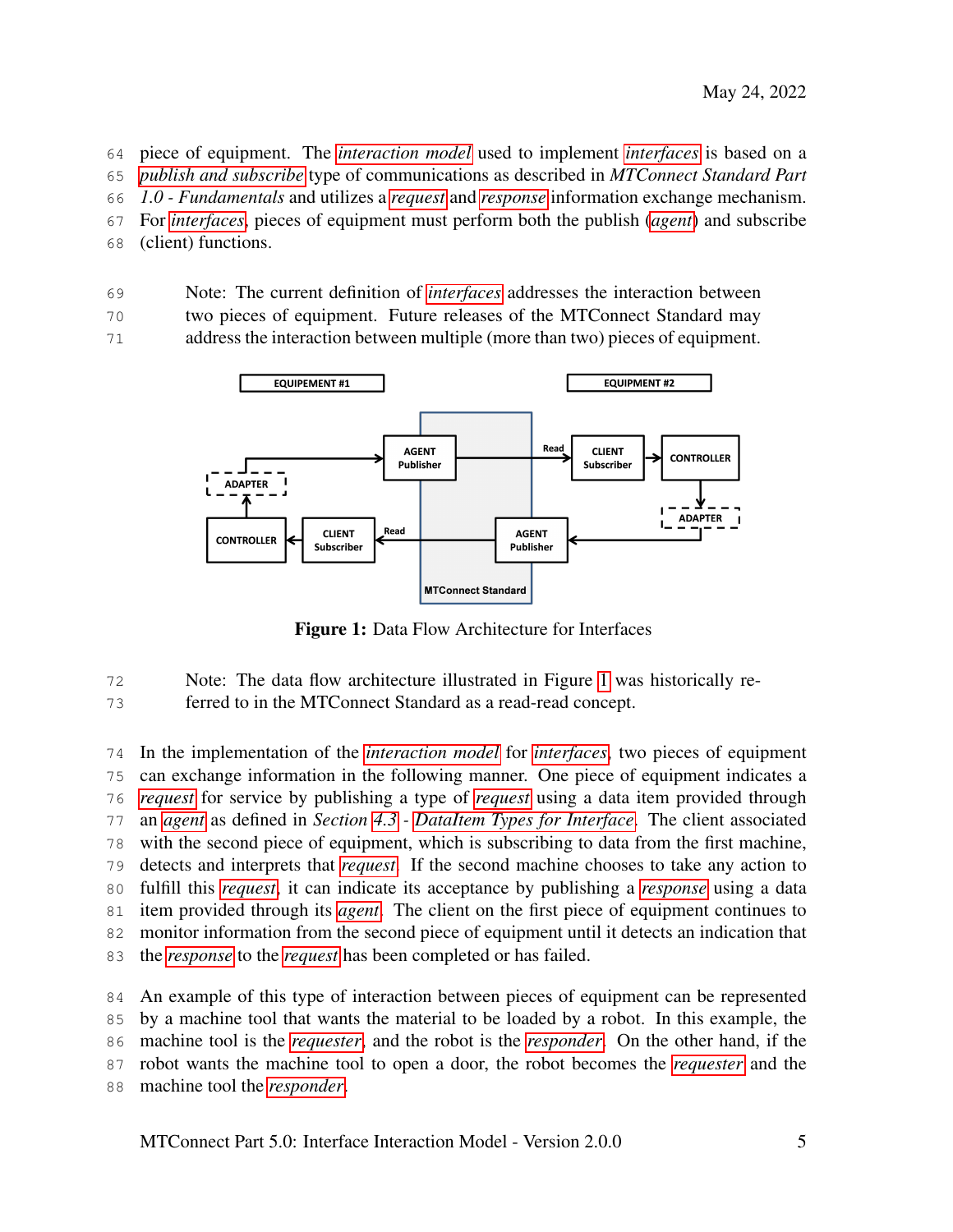# 3.2 Request and Response Information Exchange

 The DataItem elements defined by the *[interaction model](#page-0-0)* each have a REQUEST and RESPONSE subtype. These subtypes identify if the data item represents a *[request](#page-0-0)* or a *[response](#page-0-0)*. Using these data items, a piece of equipment changes the state of its *[request](#page-0-0)* or *[response](#page-0-0)* to indicate information that can be read by the other piece of equipment. To aid in understanding how the *[interaction model](#page-0-0)* functions, one can view this *[interaction model](#page-0-0)* as a simple state machine.

 The interaction between two pieces of equipment can be described as follows. When the *[requester](#page-0-0)* wants an activity to be performed, it transitions its *[request](#page-0-0)* state from a READY state to an ACTIVE state. In turn, when the client on the *[responder](#page-0-0)* reads this information and interprets the *[request](#page-0-0)*, the *[responder](#page-0-0)* announces that it is performing the requested task by changing its response state to ACTIVE. When the action is finished, the *[responder](#page-0-0)* changes its response state to COMPLETE. This pattern of *[request](#page-0-0)* and *[response](#page-0-0)* provides the basis for the coordination of actions between pieces of equipment. These actions are [i](#page-16-0)mplemented using EVENT category data items. (See *Section [4.3](#page-16-0) - [DataItem Types for](#page-16-0) [Interface](#page-16-0)* for details on the Event type data items defined for *[interfaces](#page-0-0)*.)

- Note: The implementation details of how the *[responder](#page-0-0)* piece of equipment reacts to the *[request](#page-0-0)* and then completes the requested task are up to the im-plementer.
- The initial condition of both the *[request](#page-0-0)* and *[response](#page-0-0)* states on both pieces of equipment is READY. The dotted lines indicate the on-going communications that occur to monitor

the progress of the interactions between the pieces of equipment.

 The interaction between the pieces of equipment as illustrated in Figure [2](#page-11-2) progresses through the sequence listed below.

113 • The *[request](#page-0-0)* transitions from READY to ACTIVE signaling that a service is needed. • The *[response](#page-0-0)* detects the transition of the *[request](#page-0-0)*. <sup>115</sup> • The *[response](#page-0-0)* transitions from READY to ACTIVE indicating that it is performing the action. • Once the action has been performed, the *[response](#page-0-0)* transitions to COMPLETE. 118 • The *[request](#page-0-0)* detects the action is COMPLETE. • The *[request](#page-0-0)* transitions back to READY acknowledging that the service has been performed.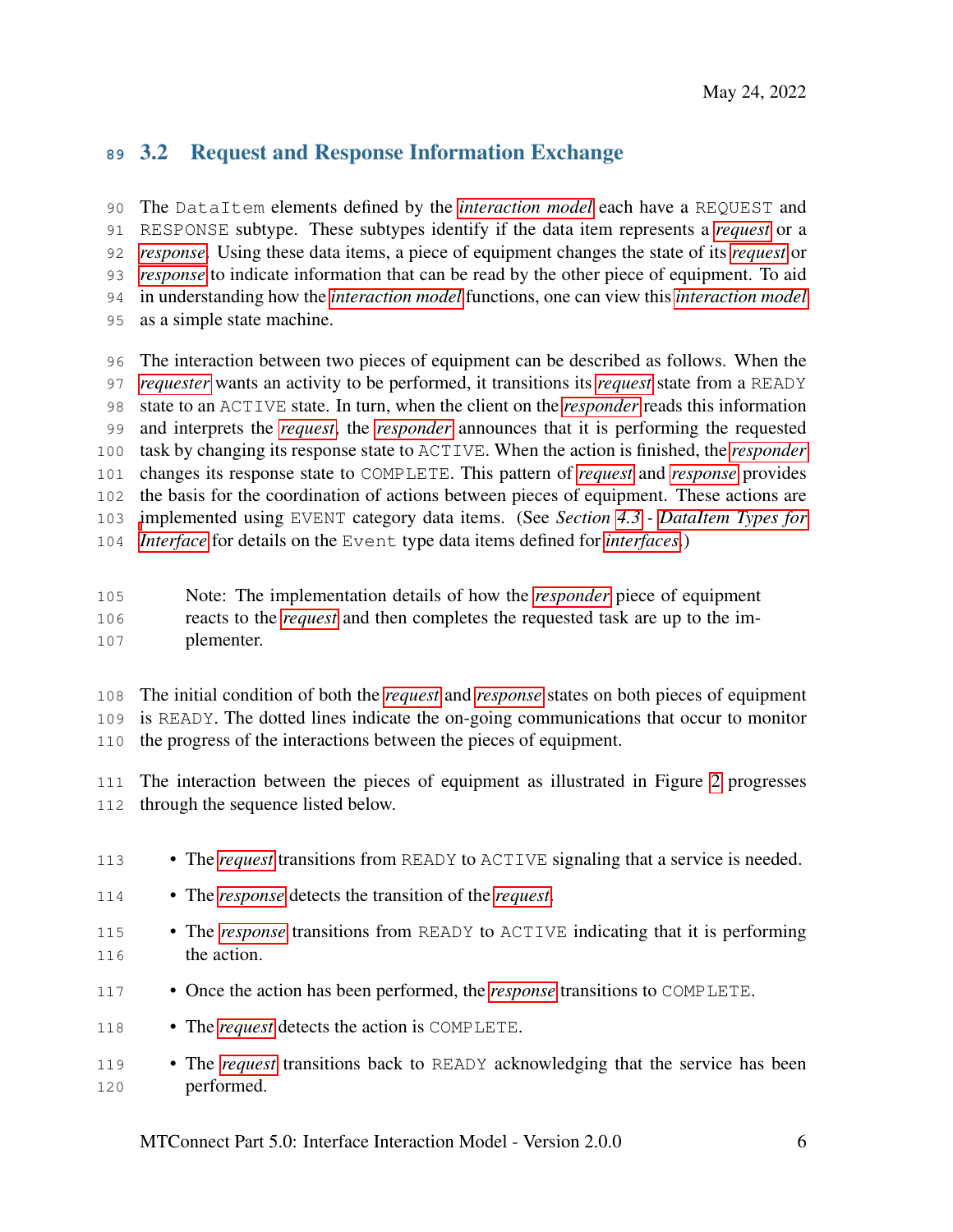<span id="page-11-2"></span>

Figure 2: Request and Response Overview

- The *[response](#page-0-0)* detects the *[request](#page-0-0)* has returned to READY.
- In recognition of this acknowledgement, the *[response](#page-0-0)* transitions back to READY.
- After the final action has been completed, both pieces of equipment are back in the READY
- <span id="page-11-0"></span>state indicating that they are able to perform another action.

# 3.3 Interface

<span id="page-11-1"></span>abstract Component that coordinates actions and activities between pieces of equipment.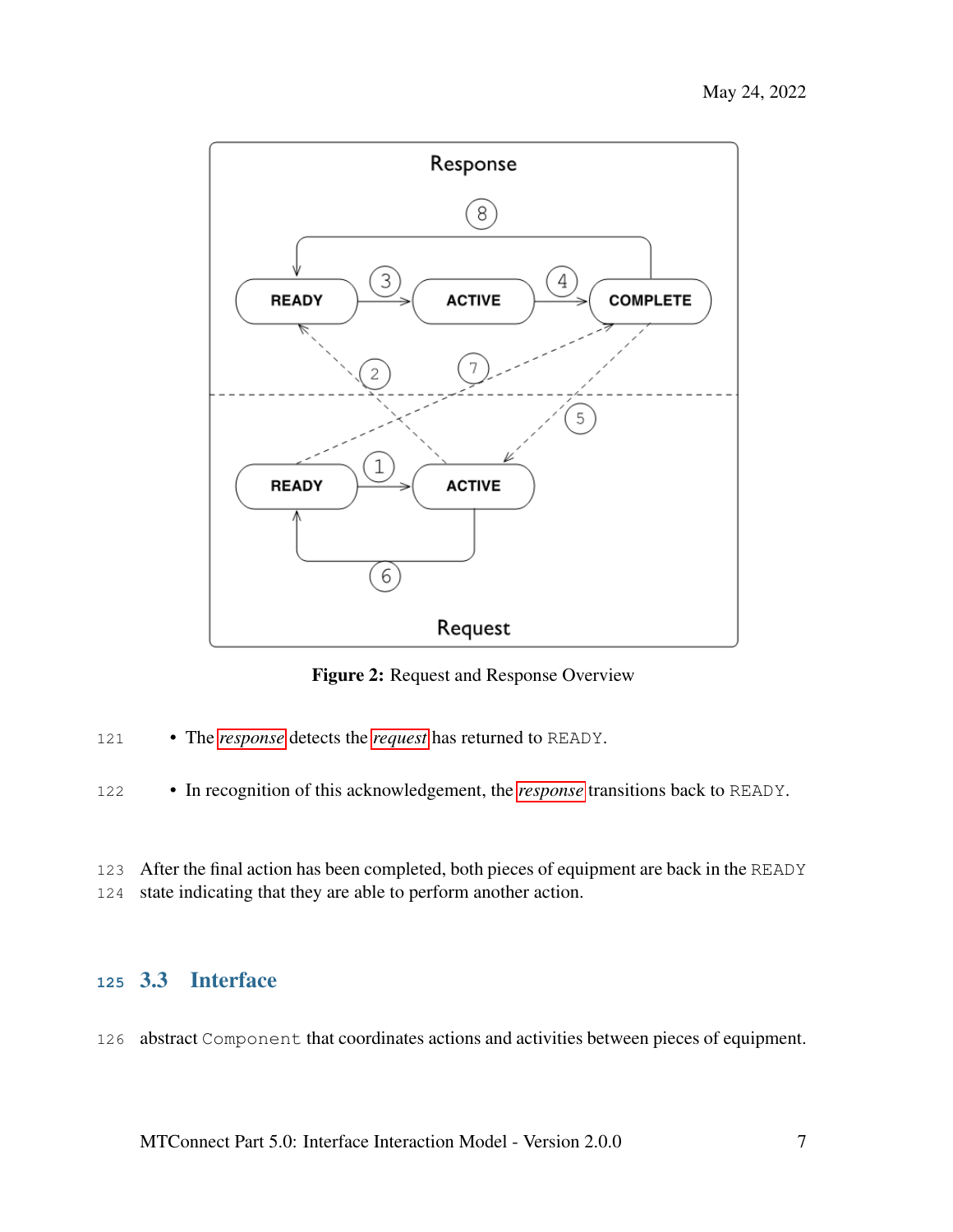# **<sup>127</sup>** 3.3.1 Commonly Observed DataItem Types for Interface

<span id="page-12-1"></span>128 *Table [1](#page-12-1)* lists the Commonly Observed DataItem Types for Interface.

| <b>Commonly Observed DataItem Types   Multiplicity</b> |  |
|--------------------------------------------------------|--|
| <b>TnterfaceState</b>                                  |  |

<span id="page-12-0"></span>Table 1: Commonly Observed DataItem Types for Interface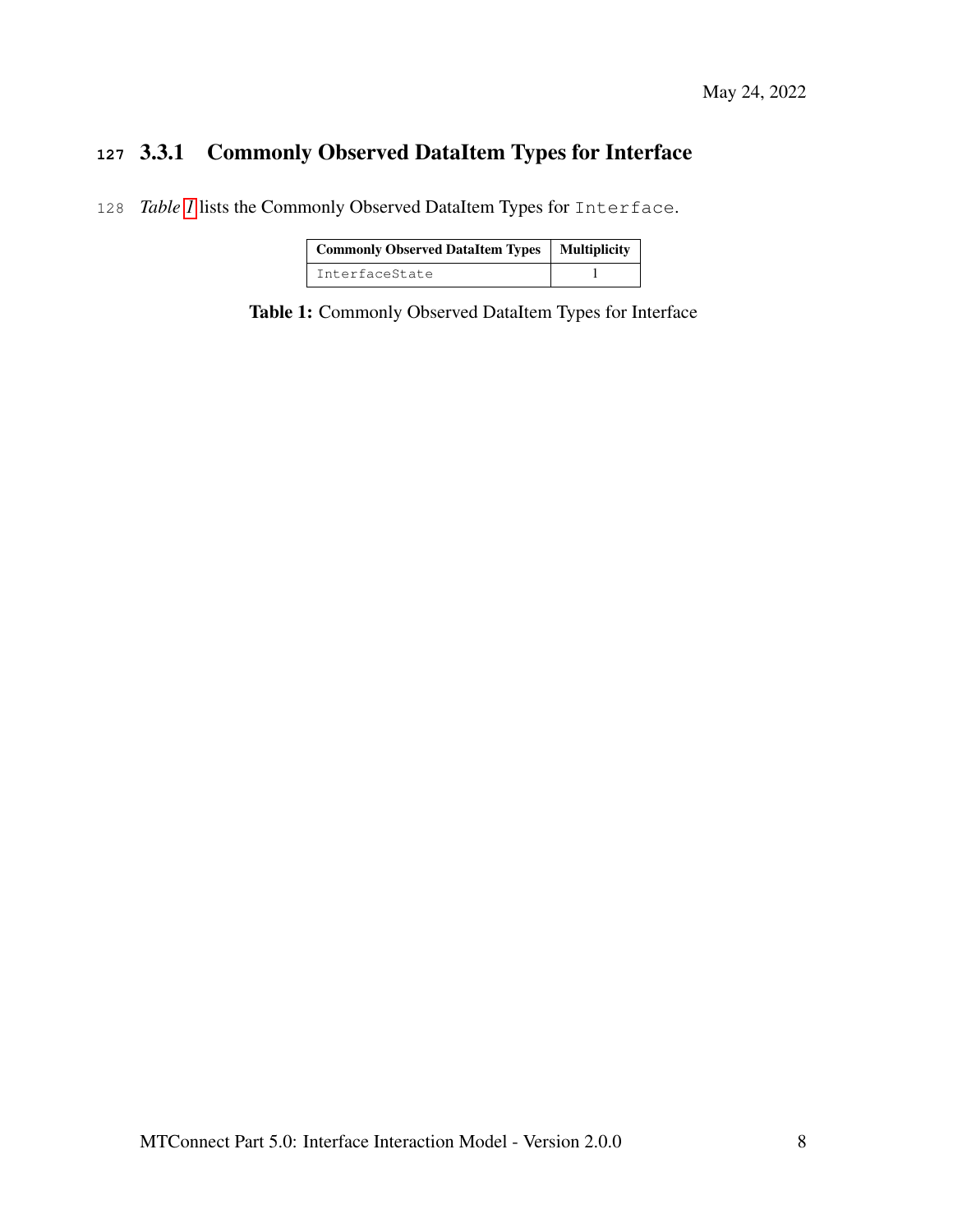# 4 Interfaces for Device and Observation Information Mod-els

- The *[interaction model](#page-0-0)* for implementing *[interfaces](#page-0-0)* is defined in the MTConnect Standard
- as an extension to the *[Device Information Model](#page-0-0)* and *[Observation Information Model](#page-0-0)*.

A piece of equipment MAY support multiple different *[interfaces](#page-0-0)*. Each piece of equipment

- supporting *[interfaces](#page-0-0)* MUST model the information associated with each *[interface](#page-0-0)* as an
- Interface component. Interface is an abstract Component and is realized by
- Interface component types.
- [T](#page-0-0)he Figure [3](#page-13-2) illustrates where an Interface is modeled in the *[Device Information](#page-0-0)*
- *[Model](#page-0-0)* for a piece of equipment.

<span id="page-13-2"></span>

Figure 3: Interfaces in Entity Hierarchy

# <span id="page-13-0"></span>4.1 Interface Types

- The abstract Interface is realized by the following types listed in this section.
- In order to implement the *[interaction model](#page-0-0)* for *[interfaces](#page-0-0)*, each piece of equipment asso-
- ciated with an *[interface](#page-0-0)* MUST provide the corresponding Interface type. A piece of
- <span id="page-13-1"></span>equipment MAY support any number of unique *[interfaces](#page-0-0)*.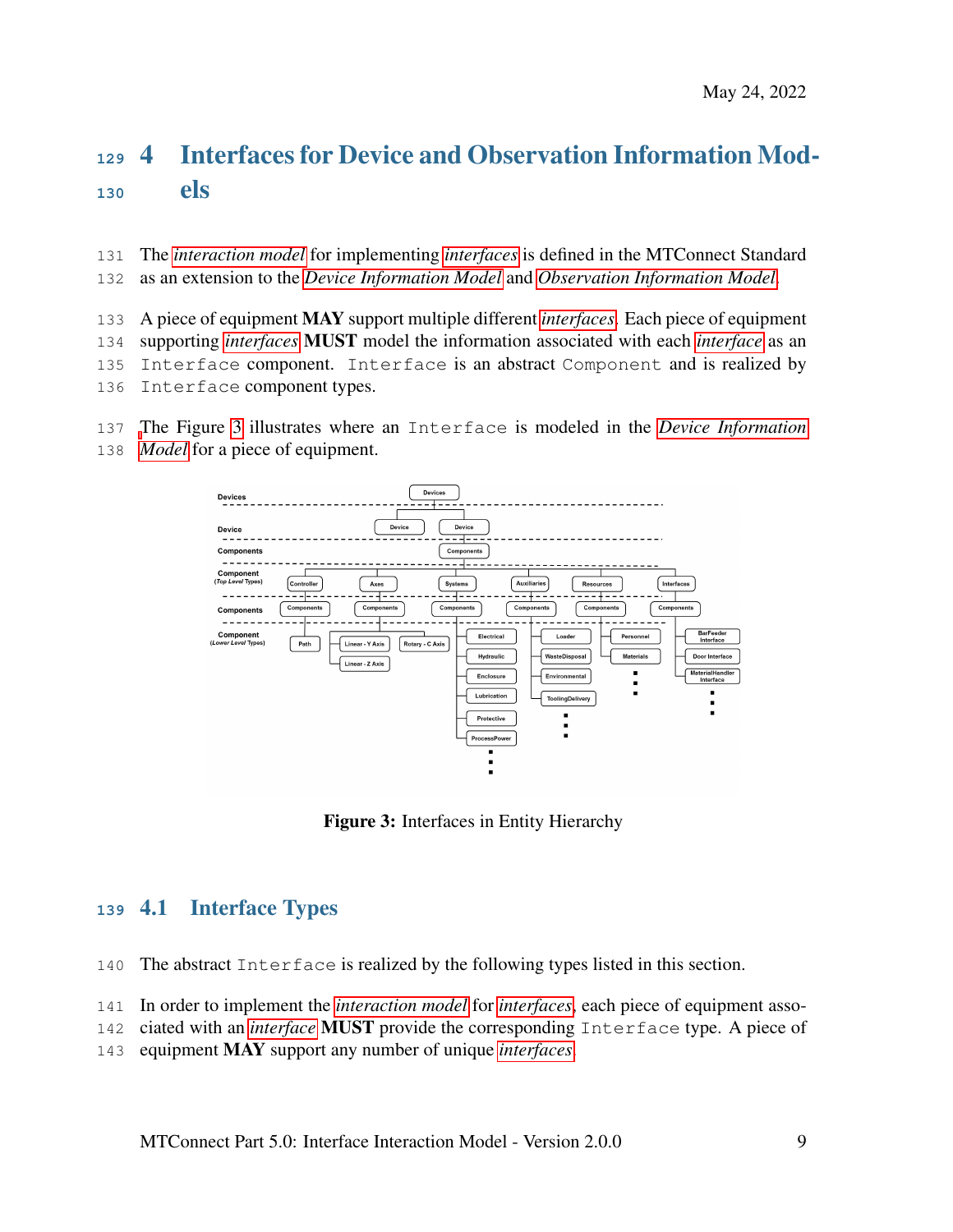# 4.1.1 BarFeederInterface

 Interface that coordinates the operations between a bar feeder and another piece of equipment.

 Bar feeder is a piece of equipment that pushes bar stock (i.e., long pieces of material of various shapes) into an associated piece of equipment – most typically a lathe or turning center.

#### <span id="page-14-0"></span>4.1.2 ChuckInterface

 Interface that coordinates the operations between two pieces of equipment, one of which controls the operation of a chuck.

<span id="page-14-1"></span>153 The piece of equipment that is controlling the chuck **MUST** provide the data item Chuck-State as part of the set of information provided.

#### 4.1.3 DoorInterface

 Interface that coordinates the operations between two pieces of equipment, one of which controls the operation of a door.

<span id="page-14-2"></span>158 The piece of equipment that is controlling the door **MUST** provide data item DoorState as part of the set of information provided.

#### 4.1.4 MaterialHandlerInterface

 Interface that coordinates the operations between a piece of equipment and another associated piece of equipment used to automatically handle various types of materials or

services associated with the original piece of equipment.

 A material handler is a piece of equipment capable of providing any one, or more, of a variety of support services for another piece of equipment or a process like:

- Loading/unloading material or tooling
- Part inspection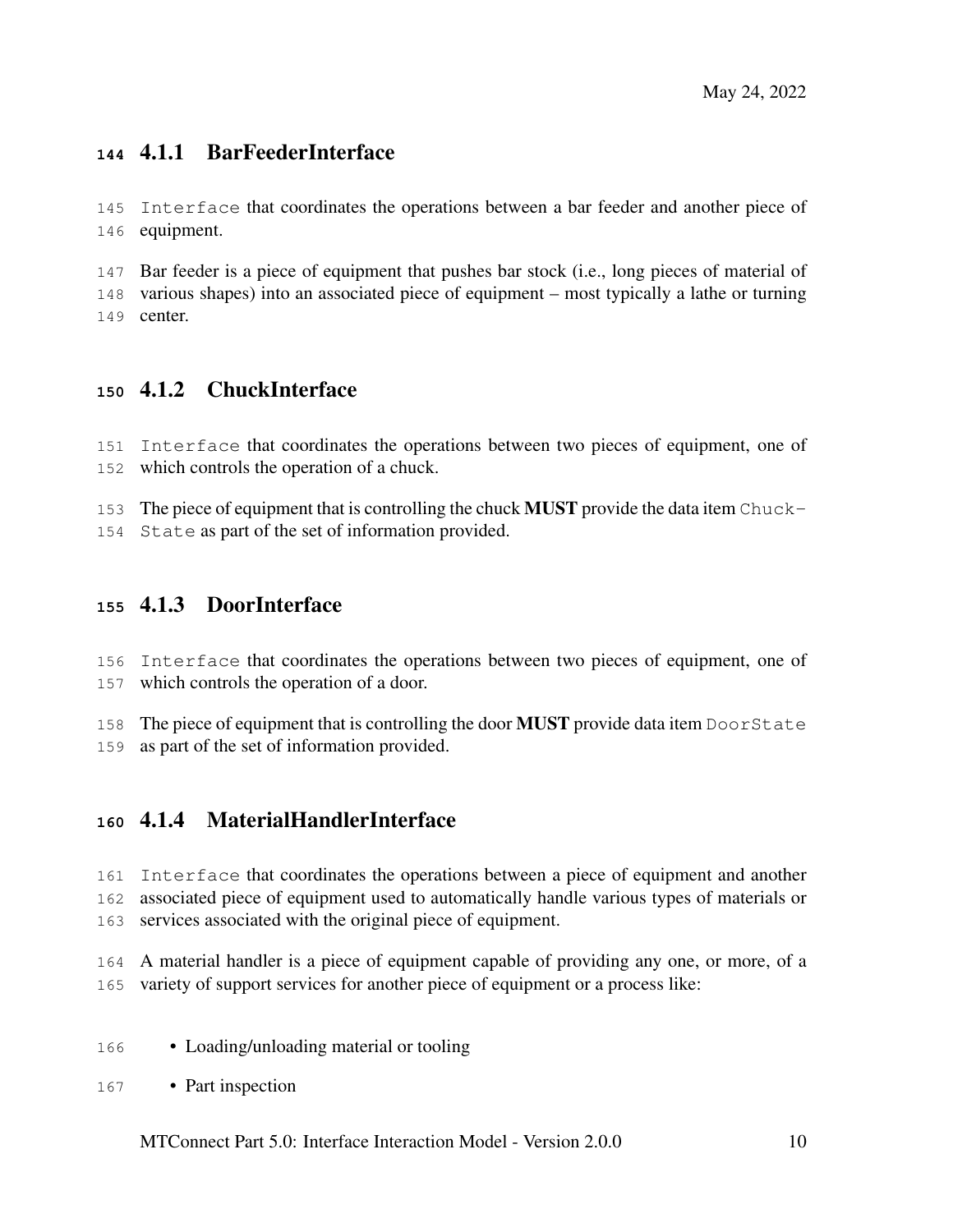- 168 Testing
- Cleaning

<span id="page-15-0"></span>A robot is a common example of a material handler.

# 4.2 Data for Interface

 Each *[interface](#page-0-0)* MUST provide the data associated with the specific *[interface](#page-0-0)* to implement the *[interaction model](#page-0-0)* and any additional data that may be needed by another piece of equipment to understand the operating states and conditions of the first piece of equipment as it applies to the *[interface](#page-0-0)*.

Details on data items specific to the *[interaction model](#page-0-0)* for each type of *[interface](#page-0-0)* are pro-

- vided in *Section [4.3](#page-16-0) - [DataItem Types for Interface](#page-16-0)*.
- An implementer may choose any other data available from a piece of equipment to describe
- <span id="page-15-1"></span>the operating states and other information needed to support an *[interface](#page-0-0)*.

# 4.2.1 References for Interface

 Some of the data items needed to support a specific *[interface](#page-0-0)* may already be defined elsewhere in the *[MTConnectDevices Response Document](#page-0-0)* for a piece of equipment. How- ever, the implementer may not be able to directly associate this data with the *[interface](#page-0-0)* since the MTConnect Standard does not permit multiple occurrences of a piece of data to be configured in an *[MTConnectDevices Response Document](#page-0-0)*. References provides a mechanism for associating information defined elsewhere in the *[information model](#page-0-0)* for a piece of equipment with a specific *[interface](#page-0-0)*.

References *[organizes](#page-0-0)* Reference elements.

 Reference is a pointer to information that is associated with another entity defined elsewhere for a piece of equipment.

References is an economical syntax for providing interface specific information with-

out directly duplicating the occurrence of the data. It provides a mechanism to include all

necessary information required for interaction and deterministic information flow between

pieces of equipment.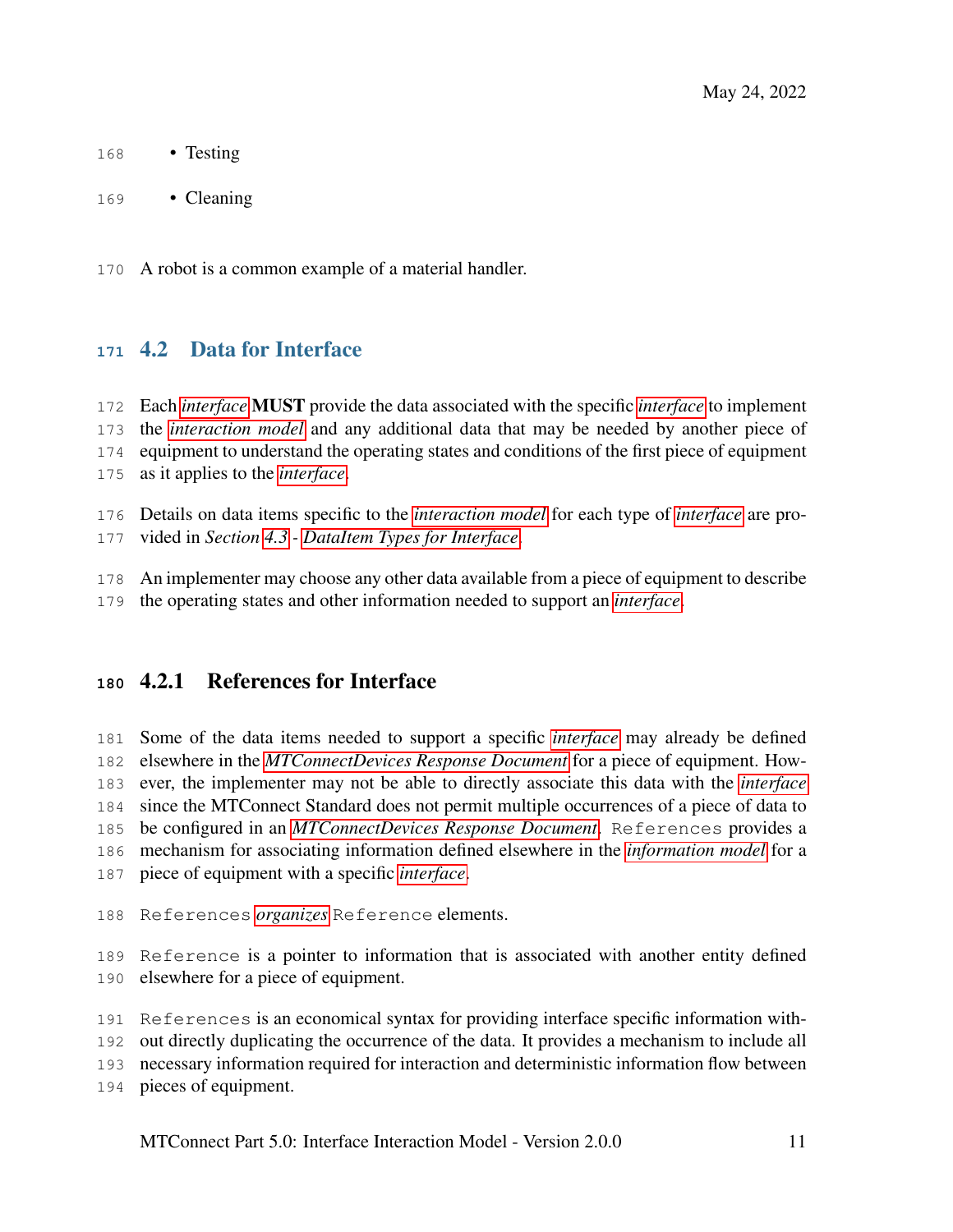<span id="page-16-0"></span> For more information on the References model, see *MTConnect Standard: Part 2.0 - Device Information Model*.

# 4.3 DataItem Types for Interface

 Each Interface contains data items which are used to communicate information re- quired to execute the *[interface](#page-0-0)*. When these data items are read by another piece of equip- ment, that piece of equipment can then determine the actions that it may take based upon that data.

 InterfaceState is a data item specifically defined for *[interfaces](#page-0-0)*. It defines the op- erational state of the *[interface](#page-0-0)*. This is an indicator identifying whether the *[interface](#page-0-0)* is functioning or not. See *Section [4.3.4](#page-19-1) - [InterfaceState](#page-19-1)* for complete semantic details.

205 Some data items MAY be directly associated with the Interface element and others will be organized by a References element. It is up to an implementer to determine which additional data items are required for a particular *[interface](#page-0-0)*.

# <span id="page-16-1"></span>4.3.1 Specific Data Items for the Interaction Model for Interface

A special set of data items have been defined to be used in conjunction with Interface.

They provide information from a piece of equipment to *[request](#page-0-0)* a service to be performed

by another associated piece of equipment; and for the associated piece of equipment to

indicate its progress in performing its *[response](#page-0-0)* to the *[request](#page-0-0)* for service. .

 Many of the data items describing the services associated with an *[interface](#page-0-0)* are paired to describe two distinct actions – one to *[request](#page-0-0)* an action to be performed and a second to reverse the action or to return to an original state. For example, a DoorInterface will have two actions OpenDoor and CloseDoor. An example of an implementation of this would be a robot that indicates to a machine that it would like to have a door opened so that the robot could extract a part from the machine and then asks the machine to close that door once the part has been removed.

 When these data items are used to describe a service associated with an *[interface](#page-0-0)*, they MUST have one of the following two subType elements: REQUEST or RESPONSE. These MUST be specified to define whether the piece of equipment is functioning as the *[requester](#page-0-0)* or *[responder](#page-0-0)* for the service to be performed. The *[requester](#page-0-0)* MUST specify the REQUEST subType for the data item and the *[responder](#page-0-0)* MUST specify a corresponding RESPONSE subType for the data item to enable the coordination between the two pieces of equipment.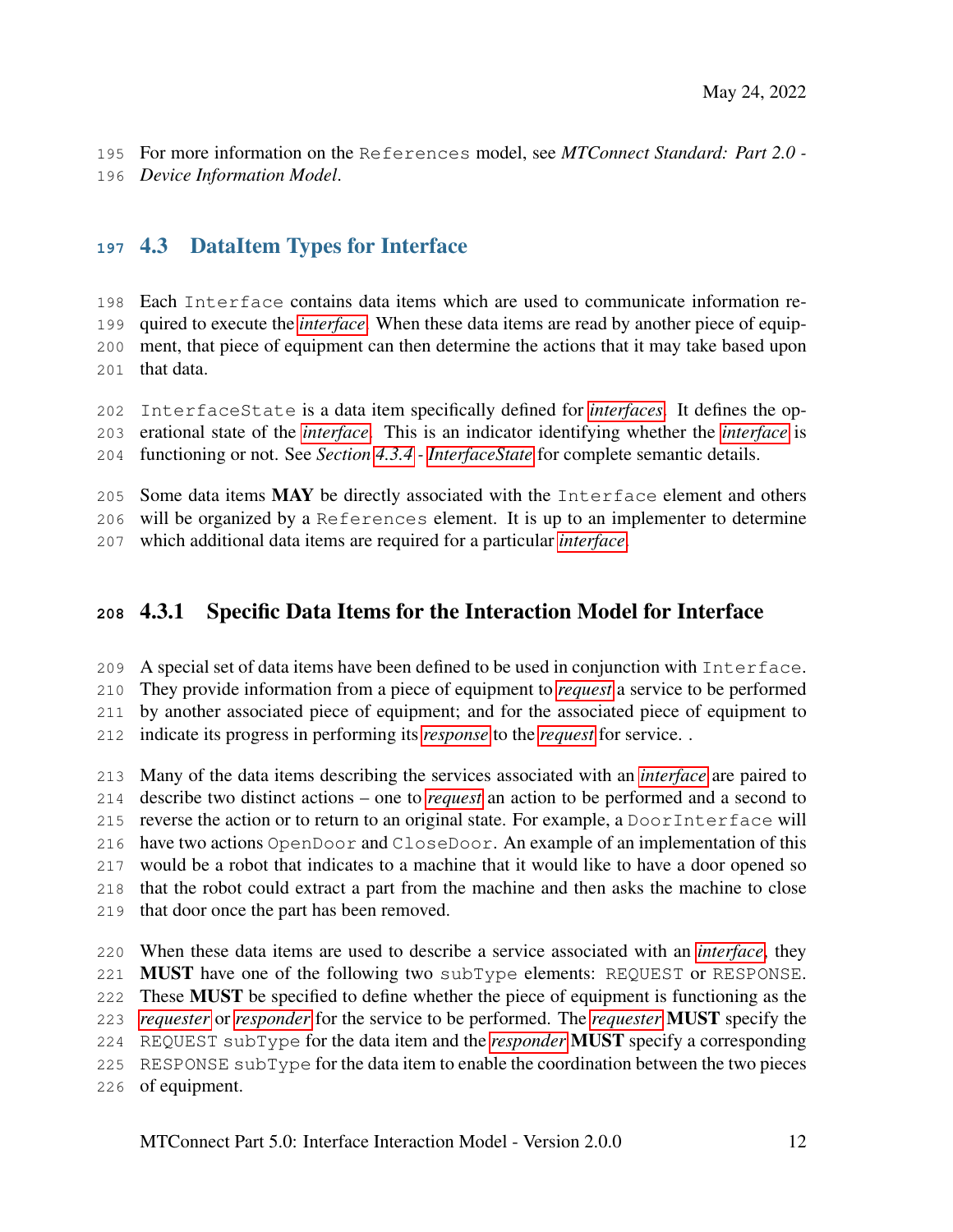- These data items and their associated subType provide the basic structure for implement-
- ing the *[interaction model](#page-0-0)* for an *[interface](#page-0-0)* and are defined in the following sections.
- Figure [4](#page-17-1) and Figure [5](#page-18-0) show possible state transitions for a *[request](#page-0-0)* and *[response](#page-0-0)* respec-
- tively. The state machine diagrams provide the permissible values of the [observations](#page-0-0) for
- <span id="page-17-1"></span>the DataItem types listed in this section.



Figure 4: Request State Machine

#### <span id="page-17-0"></span>4.3.2 CloseChuck

A subType MUST always be specified.

#### 4.3.2.1 Subtypes of CloseChuck

- REQUEST
- operating state of the *[request](#page-0-0)* to close a chuck.
- RequestStateEnum Enumeration:
- ACTIVE
- *[requester](#page-0-0)* has initiated a *[request](#page-0-0)* for a service and the service has not yet been completed by the *[responder](#page-0-0)*.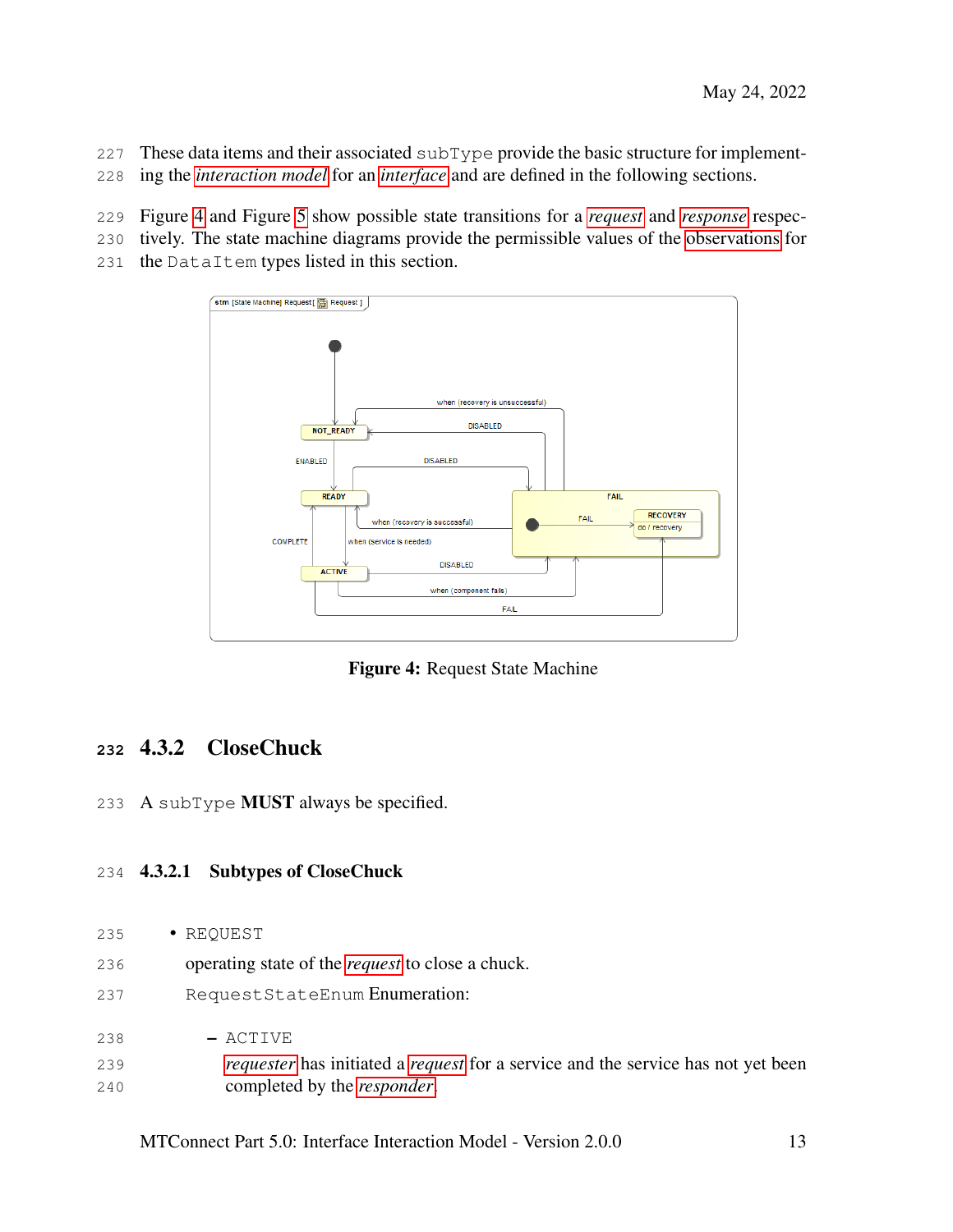<span id="page-18-0"></span>

Figure 5: Response State Machine

| 241 | $-$ FAIL                                                                                               |
|-----|--------------------------------------------------------------------------------------------------------|
| 242 | <i>requester</i> has detected a failure condition.                                                     |
| 243 | - NOT_READY                                                                                            |
| 244 | <i>requester</i> is not ready to make a <i>request</i> .                                               |
| 245 | $-$ READY                                                                                              |
| 246 | <i>requester</i> is prepared to make a <i>request</i> , but no <i>request</i> for service is required. |
| 247 | • RESPONSE                                                                                             |
| 248 | operating state of the <i>response</i> to a <i>request</i> to close a chuck.                           |
| 249 | ResponseStateEnum Enumeration:                                                                         |
| 250 | - ACTIVE                                                                                               |
| 251 | <i>responder</i> has detected and accepted a <i>request</i> for a service and is in the process        |
| 252 | of performing the service, but the service has not yet been completed.                                 |
| 253 | - COMPLETE                                                                                             |
| 254 | <i>responder</i> has completed the actions required to perform the service.                            |
| 255 | $-$ FAIL                                                                                               |
| 256 | <i>responder</i> has detected a failure condition.                                                     |
| 257 | - NOT_READY                                                                                            |
| 258 | <i>responder</i> is not ready to perform a service.                                                    |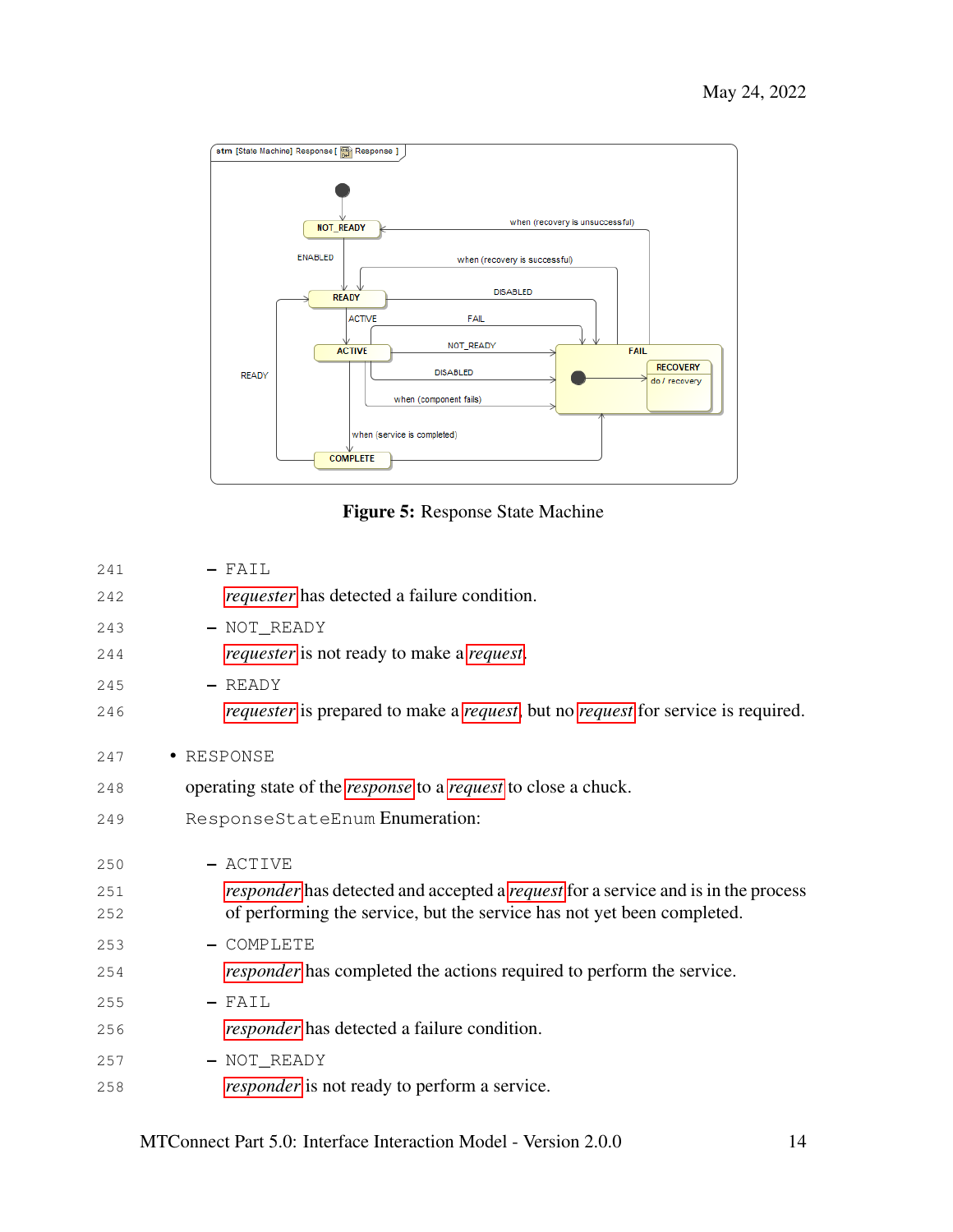| 259 | $-$ READY                                                                                              |
|-----|--------------------------------------------------------------------------------------------------------|
| 260 | <i>responder</i> is prepared to react to a <i>request</i> , but no <i>request</i> for service has been |
| 261 | detected.                                                                                              |

#### <span id="page-19-0"></span>4.3.3 CloseDoor

A subType MUST always be specified.

#### 4.3.3.1 Subtypes of CloseDoor

- REQUEST
- operating state of the *[request](#page-0-0)* to close a door.
- The value of CloseDoor MUST be one of the RequestStateEnum enumera-tion.
- RESPONSE
- operating state of the *[response](#page-0-0)* to a *[request](#page-0-0)* to close a door.
- 271 The value of CloseDoor MUST be one of the ResponseStateEnum enumer-ation.

#### <span id="page-19-1"></span>4.3.4 InterfaceState

When the InterfaceState is DISABLED, the state of all data items that are specific

- for the *[interaction model](#page-0-0)* associated with that Interface MUST be set to NOT\_READY.
- InterfaceStateEnum Enumeration:
- DISABLED
- Interface is currently not operational.
- ENABLED
- <span id="page-19-2"></span>Interface is currently operational and performing as expected.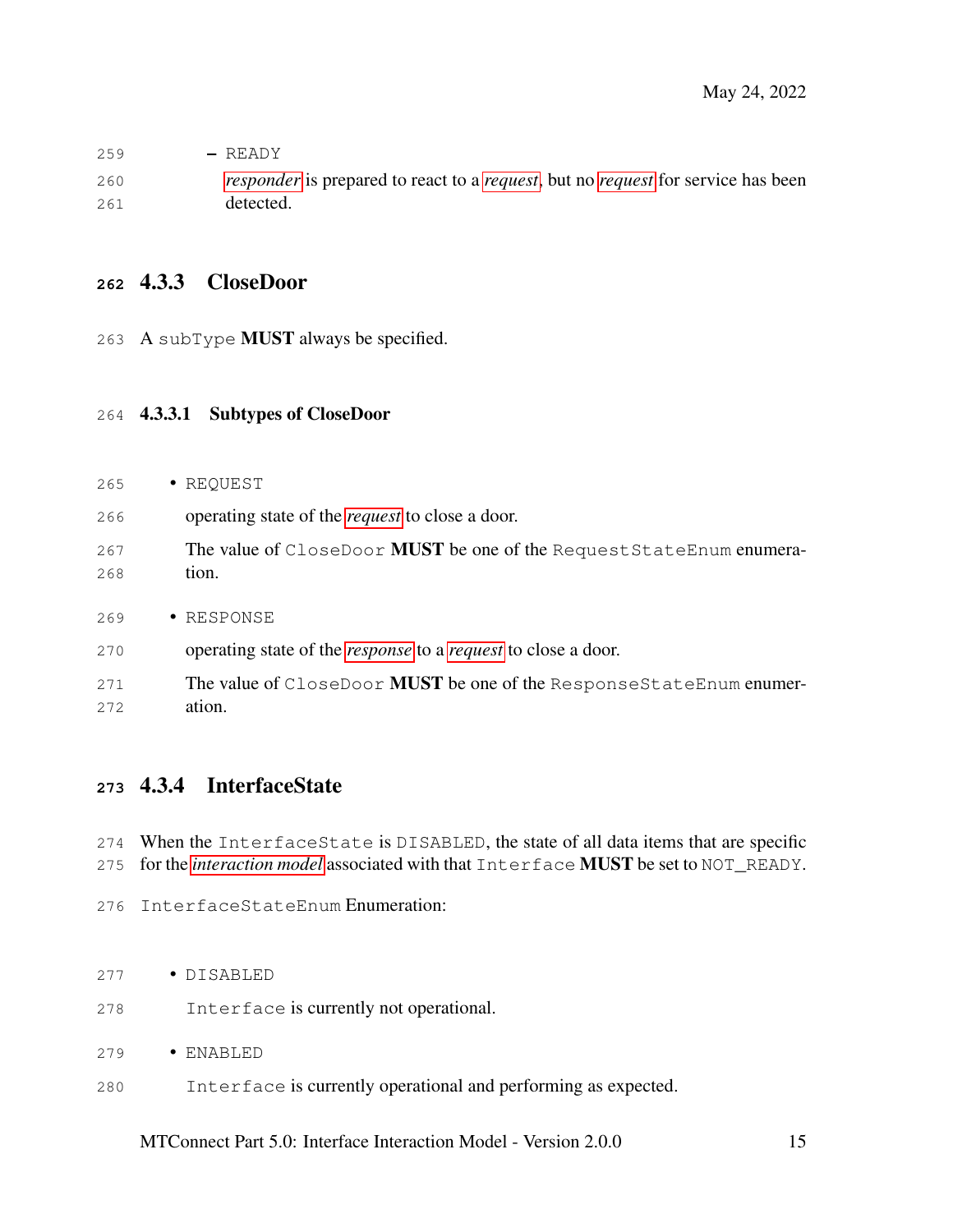# 4.3.5 MaterialChange

A subType MUST always be specified.

#### 4.3.5.1 Subtypes of MaterialChange

- REQUEST
- operating state of the *[request](#page-0-0)* to change the type of material or product being loaded or fed to a piece of equipment.
- 287 The value of MaterialChange **MUST** be one of the RequestStateEnum enumeration.
- RESPONSE
- operating state of the *[response](#page-0-0)* to a *[request](#page-0-0)* to change the type of material or product being loaded or fed to a piece of equipment.
- 292 The value of MaterialChange **MUST** be one of the ResponseStateEnum enumeration.

# <span id="page-20-0"></span>4.3.6 MaterialFeed

295 A subType **MUST** always be specified.

#### 4.3.6.1 Subtypes of MaterialFeed

- REQUEST
- operating state of the *[request](#page-0-0)* to advance material or feed product to a piece of equip-ment from a continuous or bulk source.
- 300 The value of MaterialFeed **MUST** be one of the RequestStateEnum enu-meration.
- RESPONSE
- operating state of the *[response](#page-0-0)* to a *[request](#page-0-0)* to advance material or feed product to a piece of equipment from a continuous or bulk source.
- <span id="page-20-1"></span>305 The value of MaterialFeed **MUST** be one of the ResponseStateEnum enu-meration.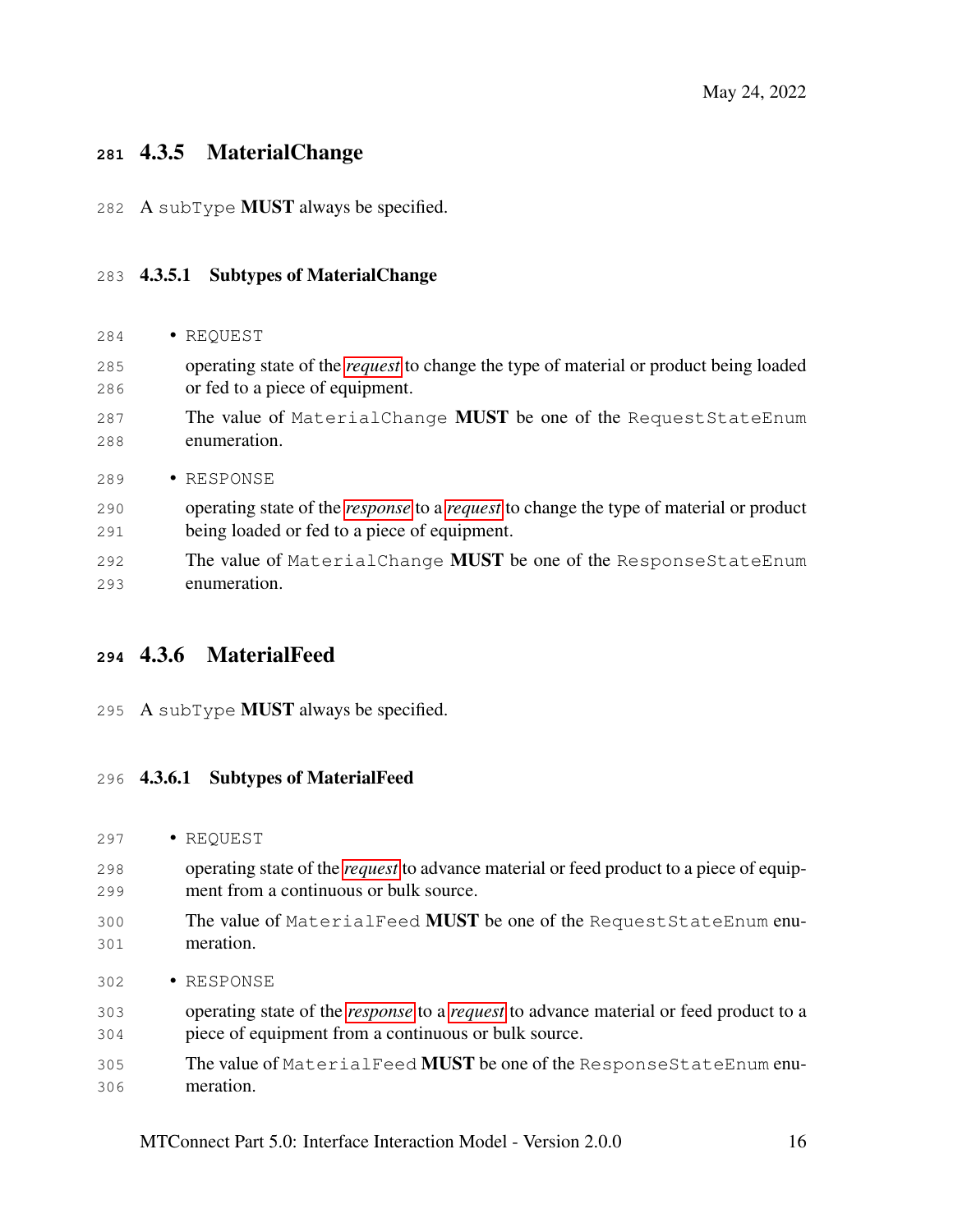## 4.3.7 MaterialLoad

A subType MUST always be specified.

#### 4.3.7.1 Subtypes of MaterialLoad

| 310        | · REQUEST                                                                                          |
|------------|----------------------------------------------------------------------------------------------------|
| 311        | operating state of the <i>request</i> to load a piece of material or product.                      |
| 312<br>313 | The value of MaterialLoad <b>MUST</b> be one of the Request StateEnum enu-<br>meration.            |
| 314        | • RESPONSE                                                                                         |
| 315        | operating state of the <i>response</i> to a <i>request</i> to load a piece of material or product. |
| 316        | The value of Material Load MUST be one of the Response State Enum enu-                             |
| 317        | meration.                                                                                          |

#### <span id="page-21-0"></span>4.3.8 MaterialRetract

A subType MUST always be specified.

#### 4.3.8.1 Subtypes of MaterialRetract

- REQUEST
- operating state of the *[request](#page-0-0)* to remove or retract material or product.
- 323 The value of MaterialRetract MUST be one of the RequestStateEnum enumeration.
- RESPONSE
- operating state of the *[response](#page-0-0)* to a *[request](#page-0-0)* to remove or retract material or product.
- <span id="page-21-1"></span>327 The value of MaterialRetract MUST be one of the ResponseStateEnum enumeration.

## 4.3.9 MaterialUnload

A subType MUST always be specified.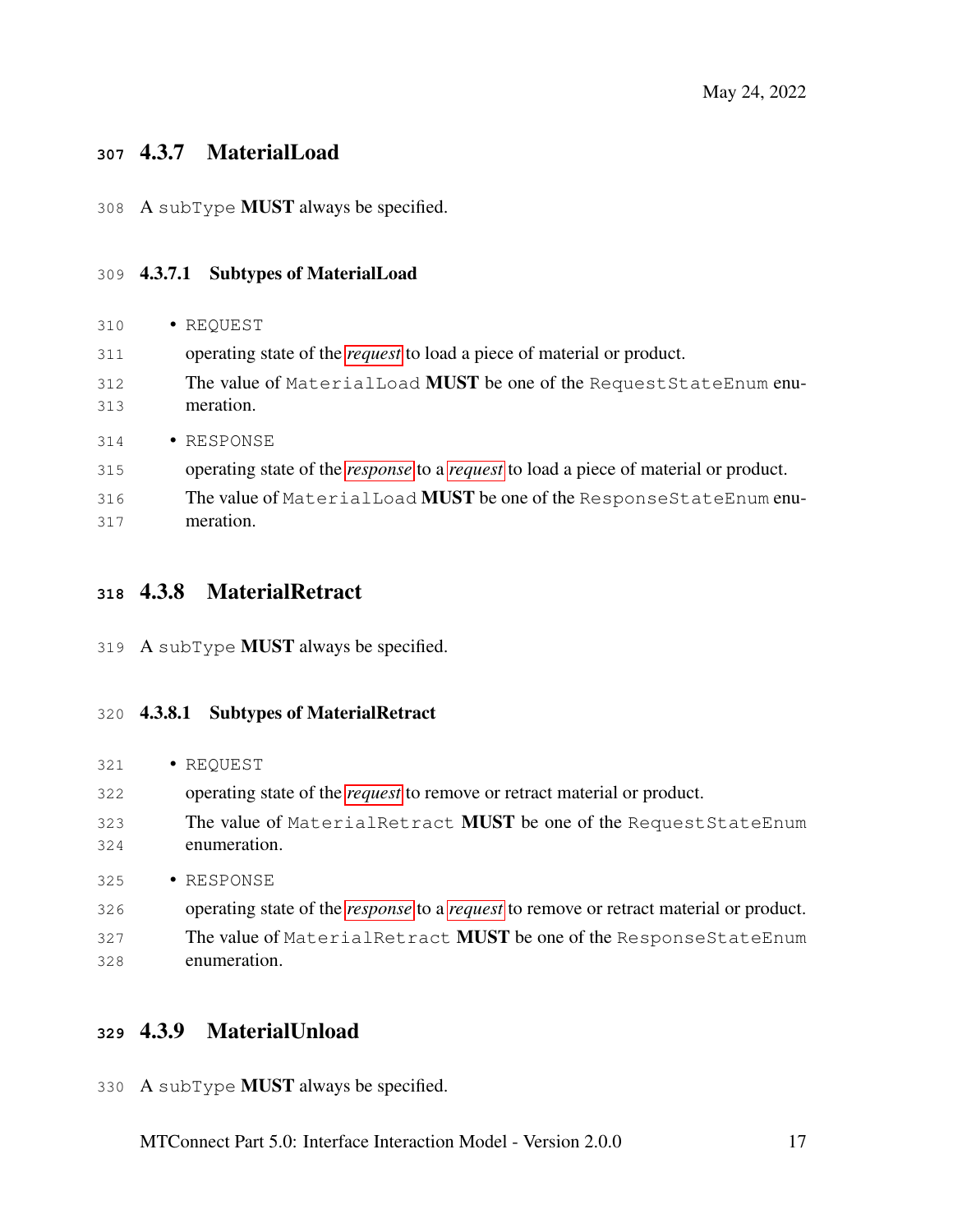#### 4.3.9.1 Subtypes of MaterialUnload

| 332        | · REQUEST                                                                                            |
|------------|------------------------------------------------------------------------------------------------------|
| 333        | operating state of the <i>request</i> to unload a piece of material or product.                      |
| 334<br>335 | The value of MaterialUnload MUST be one of the Request StateEnum<br>enumeration.                     |
| 336        | • RESPONSE                                                                                           |
| 337        | operating state of the <i>response</i> to a <i>request</i> to unload a piece of material or product. |
| 338<br>339 | The value of MaterialUnload MUST be one of the ResponseStateEnum<br>enumeration.                     |

# <span id="page-22-0"></span>4.3.10 OpenChuck

A subType MUST always be specified.

#### 4.3.10.1 Subtypes of OpenChuck

- REQUEST
- operating state of the *[request](#page-0-0)* to open a chuck.
- 345 The value of OpenChuck MUST be one of the RequestStateEnum enumera-tion.
- RESPONSE
- operating state of the *[response](#page-0-0)* to a *[request](#page-0-0)* to open a chuck.
- 349 The value of OpenChuck MUST be one of the ResponseStateEnum enumer-ation.

# <span id="page-22-1"></span>4.3.11 OpenDoor

A subType MUST always be specified.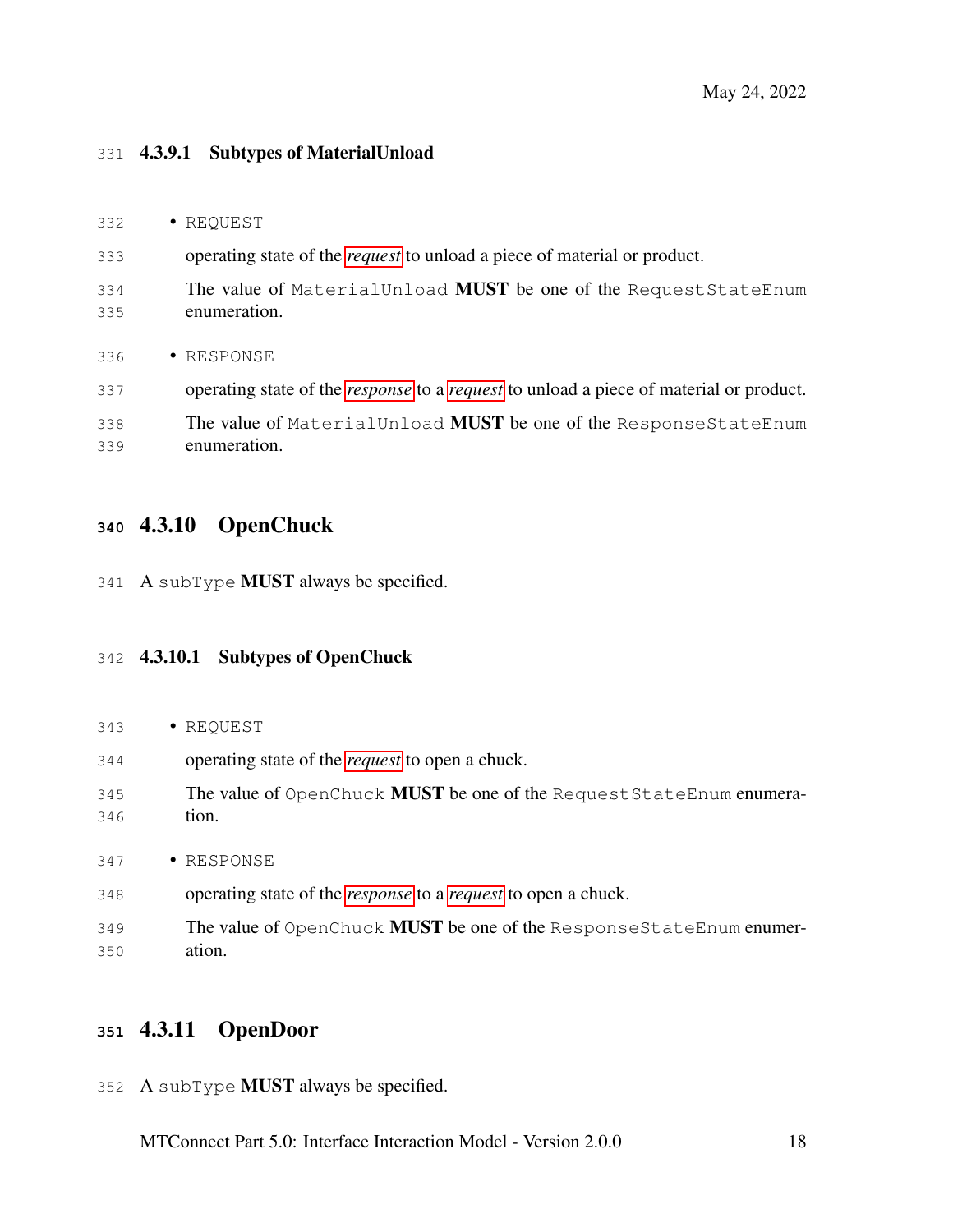#### 4.3.11.1 Subtypes of OpenDoor

| 354        | • REQUEST                                                                    |
|------------|------------------------------------------------------------------------------|
| 355        | operating state of the <i>request</i> to open a door.                        |
| 356<br>357 | The value of OpenDoor MUST be one of the Request StateEnum enumera-<br>tion. |
| 358        | • RESPONSE                                                                   |
| 359        | operating state of the <i>response</i> to a <i>request</i> to open a door.   |
| 360<br>361 | The value of OpenDoor MUST be one of the ResponseStateEnum enumera-<br>tion. |

#### <span id="page-23-0"></span>4.3.12 PartChange

A subType MUST always be specified.

#### 4.3.12.1 Subtypes of PartChange

- REQUEST
- operating state of the *[request](#page-0-0)* to change the part or product associated with a piece of equipment to a different part or product.
- The value of PartChange MUST be one of the RequestStateEnum enumer-ation.
- RESPONSE
- operating state of the *[response](#page-0-0)* to a *[request](#page-0-0)* to change the part or product associated with a piece of equipment to a different part or product.
- <span id="page-23-1"></span>373 The value of PartChange MUST be one of the ResponseStateEnum enu-meration.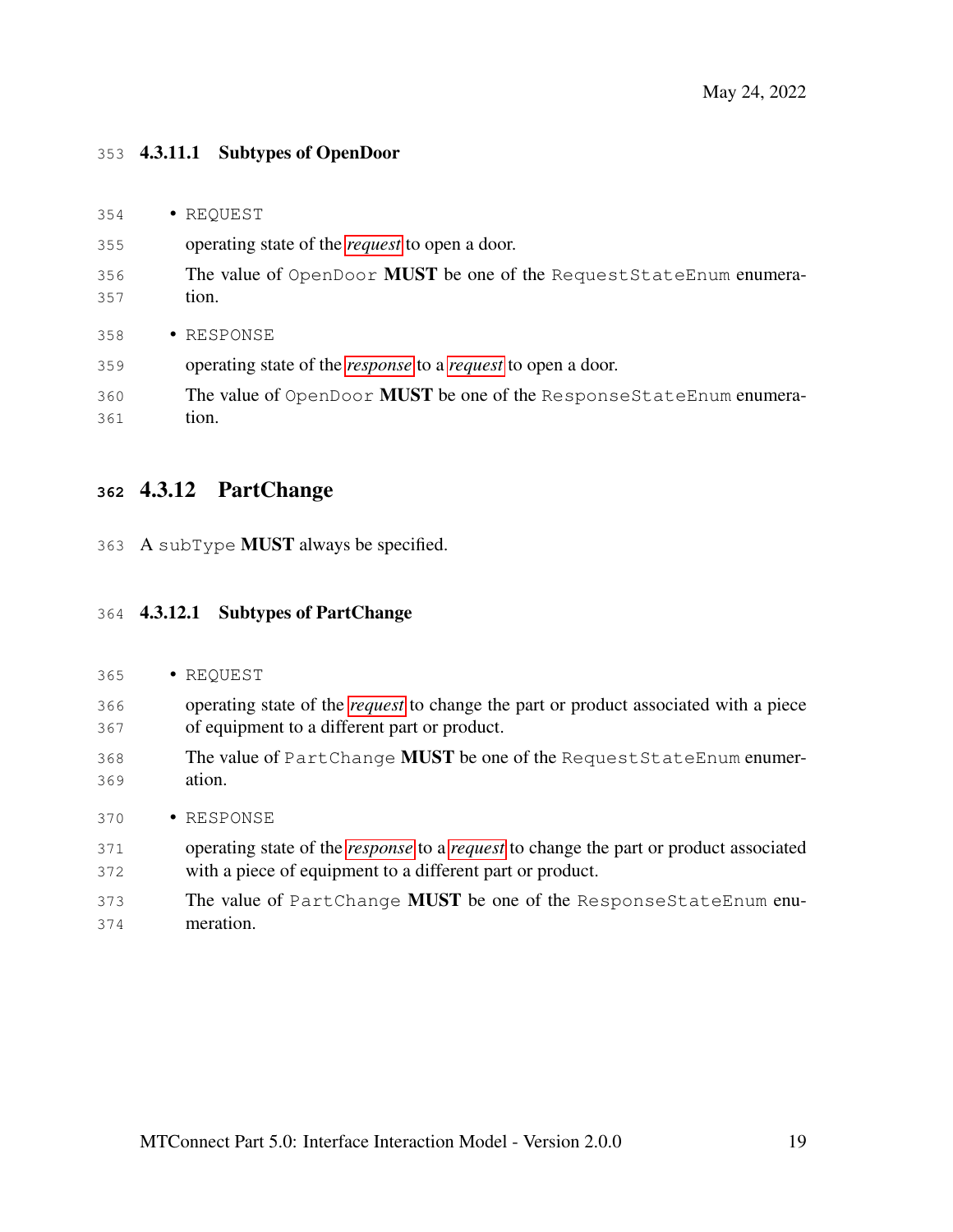# 5 Operation and Error Recovery

- The *[request and response](#page-0-0)* state model implemented for *[interfaces](#page-0-0)* may also be represented
- by a graphical model. The scenario in Figure [6](#page-24-1) demonstrates the state transitions that occur
- during a successful *[request](#page-0-0)* for service and the resulting *[response](#page-0-0)* to fulfill that service
- <span id="page-24-1"></span>*[request](#page-0-0)*.



Figure 6: Success Scenario

# <span id="page-24-0"></span>5.1 Request and Response Failure Handling and Recovery

 A significant feature of the *[request and response interaction model](#page-0-0)* is the ability for ei- ther piece of equipment to detect a failure associated with either the *[request](#page-0-0)* or *[response](#page-0-0)* actions. When either a failure or unexpected action occurs, the *[request](#page-0-0)* and the *[response](#page-0-0)* portion of the *[interaction model](#page-0-0)* can announce a FAIL state upon detecting a problem. The following are graphical models describing multiple scenarios where either the *[requester](#page-0-0)* or *[responder](#page-0-0)* detects and reacts to a failure. In these examples, either the *[requester](#page-0-0)* or *[responder](#page-0-0)* announces the detection of a failure by setting either the *[request](#page-0-0)* or the *[response](#page-0-0)* state to FAIL.

 Once a failure is detected, the *[interaction model](#page-0-0)* provides information from each piece of equipment as they attempt to recover from a failure, reset all of their functions associated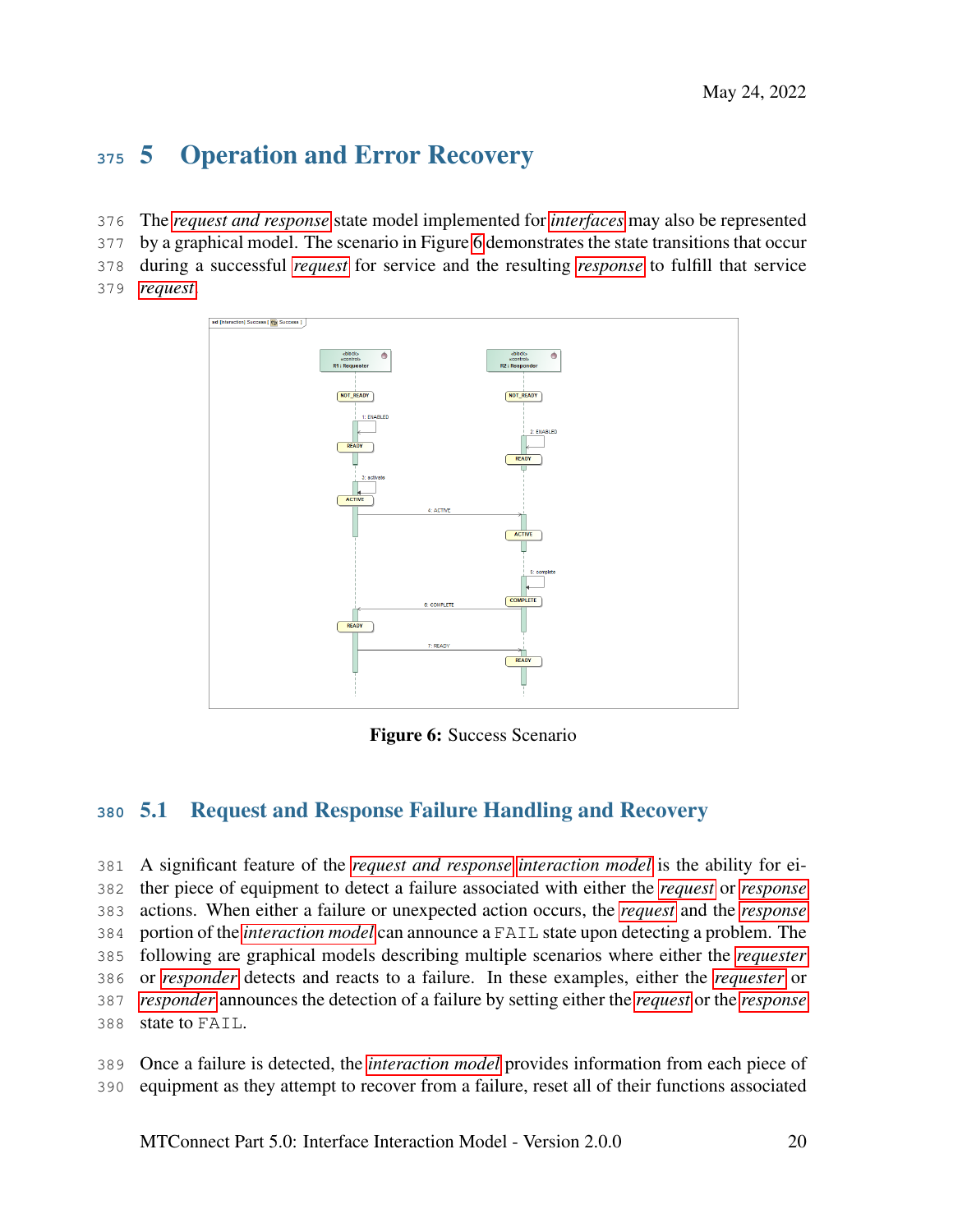with the *[interface](#page-0-0)* to their original state, and return to normal operation.

The following sections are scenarios that describe how pieces of equipment may react to

different types of failures and how they indicate when they are again ready to request a

<span id="page-25-0"></span>service or respond to a request for service after recovering from those failures:

#### 5.1.1 Responder Fails Immediately

 In this scenario, a failure is detected by the *[responder](#page-0-0)* immediately after a *[request](#page-0-0)* for service has been initiated by the *[requester](#page-0-0)*.

<span id="page-25-1"></span>

Figure 7: Responder Fails Immediately

In this case, the *[request](#page-0-0)* transitions to ACTIVE and the *[responder](#page-0-0)* immediately detects

a failure before it can transition the *[response](#page-0-0)* state to ACTIVE. When this occurs, the

*[responder](#page-0-0)* transitions the *[response](#page-0-0)* state to FAIL.

After detecting that the *[responder](#page-0-0)* has transitioned its state to FAIL, the *[requester](#page-0-0)* MUST

change its state to FAIL.

 The *[requester](#page-0-0)*, as part of clearing a failure, resets any partial actions that were initiated and attempts to return to a condition where it is again ready to request a service. If the recovery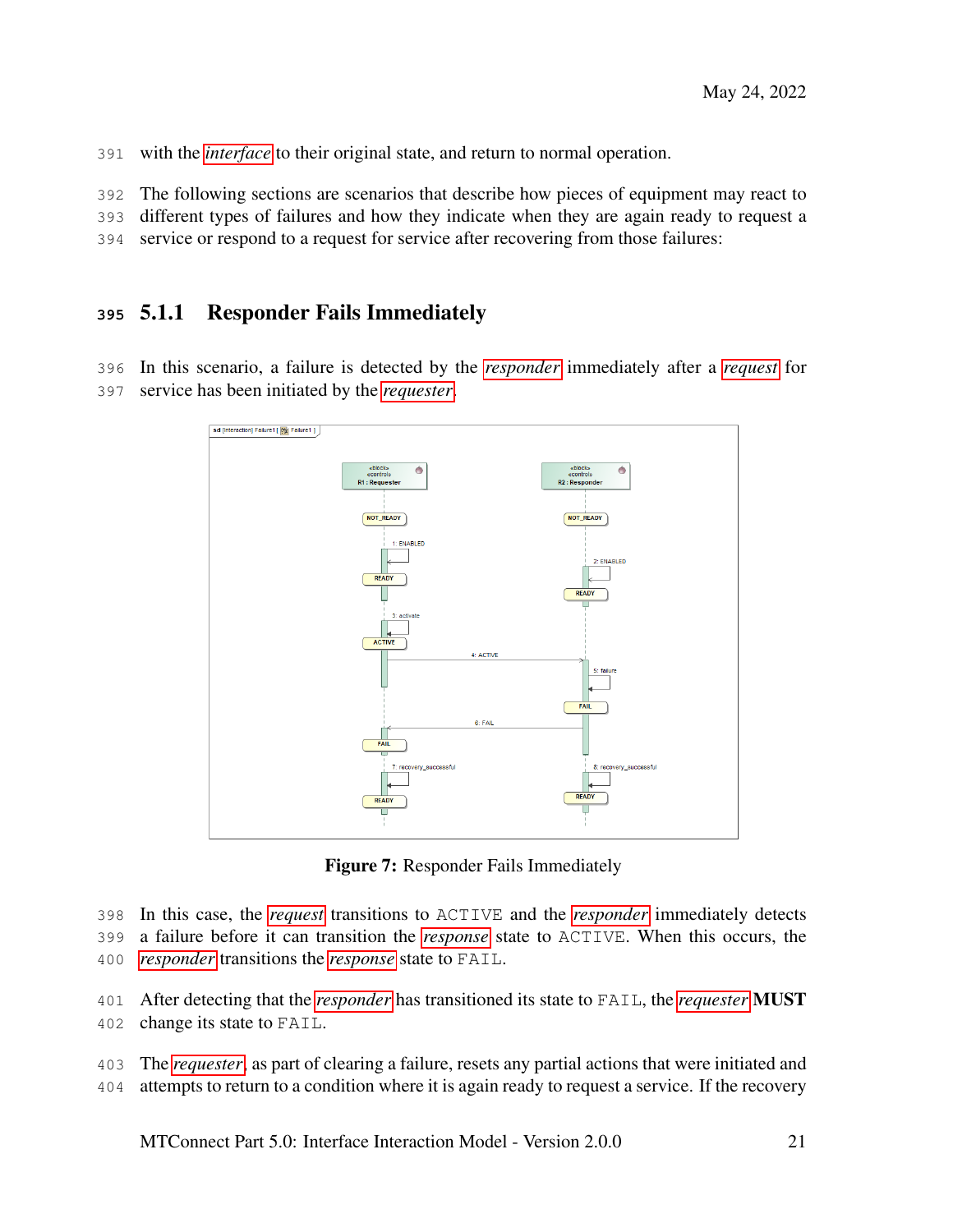is successful, the *[requester](#page-0-0)* changes its state from FAIL to READY. If for some reason the *[requester](#page-0-0)* cannot return to a condition where it is again ready to request a service, it 407 transitions its state from FAIL to NOT\_READY.

 The *[responder](#page-0-0)*, as part of clearing a failure, resets any partial actions that were initiated and attempts to return to a condition where it is again ready to perform a service. If the recovery is successful, the *[responder](#page-0-0)* changes its *[response](#page-0-0)* state from FAIL to READY. If for some reason the *[responder](#page-0-0)* is not again prepared to perform a service, it transitions its

<span id="page-26-0"></span>412 state from FAIL to NOT READY.

# 5.1.2 Responder Fails While Providing a Service

This is the most common failure scenario. In this case, the *[responder](#page-0-0)* will begin the actions

required to provide a service. During these actions, the *[responder](#page-0-0)* detects a failure and

transitions its *[response](#page-0-0)* state to FAIL.

<span id="page-26-1"></span>

Figure 8: Responder Fails While Providing a Service

 When a *[requester](#page-0-0)* detects a failure of a *[responder](#page-0-0)*, it transitions it state from ACTIVE to FAIL.

 The *[requester](#page-0-0)* resets any partial actions that were initiated and attempts to return to a condition where it is again ready to request a service. If the recovery is successful, the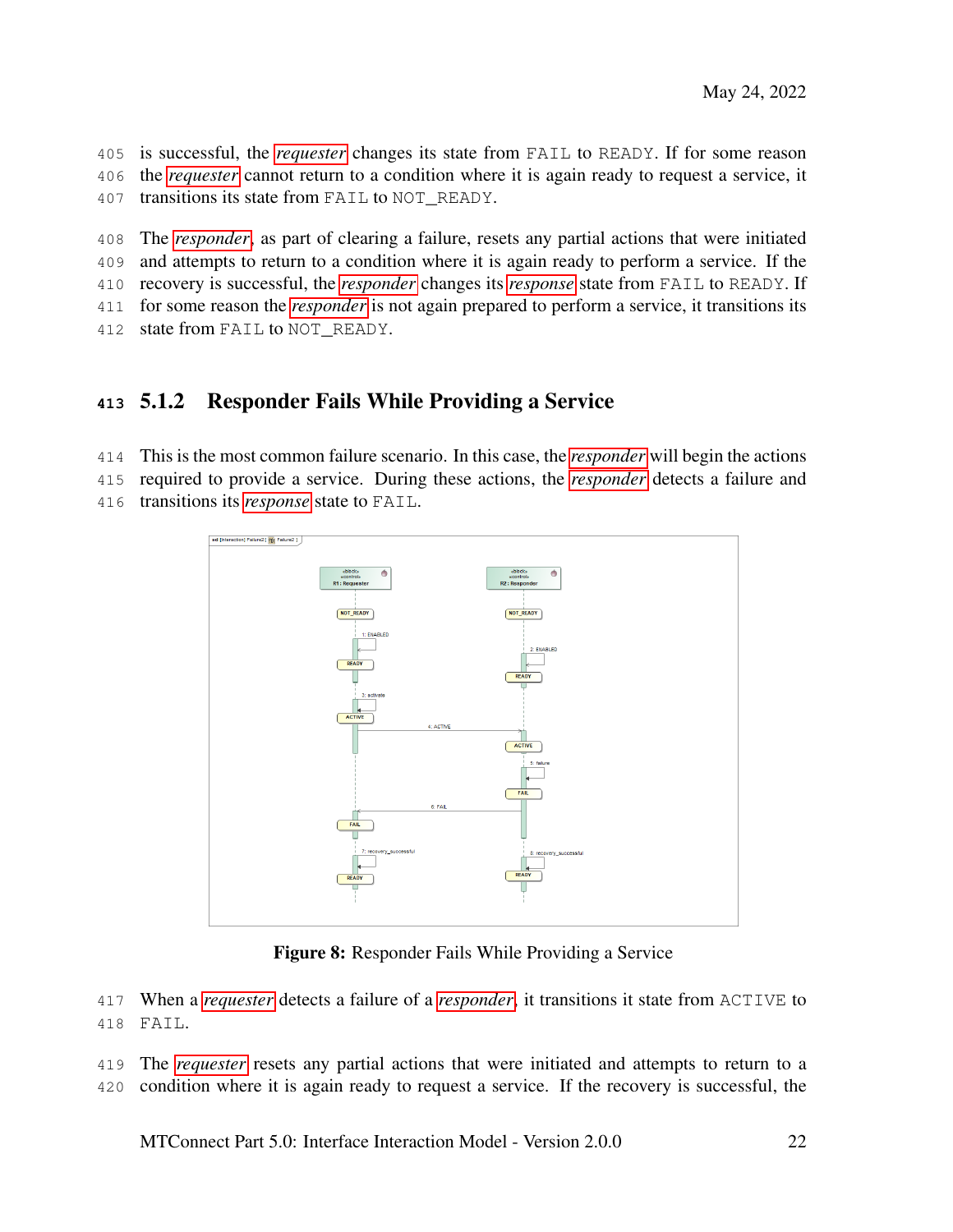*[requester](#page-0-0)* changes its state from FAIL to READY if the failure has been cleared and it is again prepared to request another service. If for some reason the *[requester](#page-0-0)* cannot return to a condition where it is again ready to request a service, it transitions its state from FAIL to NOT\_READY.

 The *[responder](#page-0-0)*, as part of clearing a failure, resets any partial actions that were initiated and attempts to return to a condition where it is again ready to perform a service. If the recovery is successful, the *[responder](#page-0-0)* changes its *[response](#page-0-0)* state from FAIL to READY if it is again prepared to perform a service. If for some reason the *[responder](#page-0-0)* is not again prepared to perform a service, it transitions its state from FAIL to NOT\_READY.

# <span id="page-27-0"></span>5.1.3 Requester Failure During a Service Request

 In this scenario, the *[responder](#page-0-0)* will begin the actions required to provide a service. During these actions, the *[requester](#page-0-0)* detects a failure and transitions its *[request](#page-0-0)* state to FAIL.

<span id="page-27-1"></span>

Figure 9: Requester Fails During a Service Request

- When the *[responder](#page-0-0)* detects that the *[requester](#page-0-0)* has transitioned its *[request](#page-0-0)* state to FAIL,
- the *[responder](#page-0-0)* also transitions its *[response](#page-0-0)* state to FAIL.
- The *[requester](#page-0-0)*, as part of clearing a failure, resets any partial actions that were initiated and
- attempts to return to a condition where it is again ready to request a service. If the recovery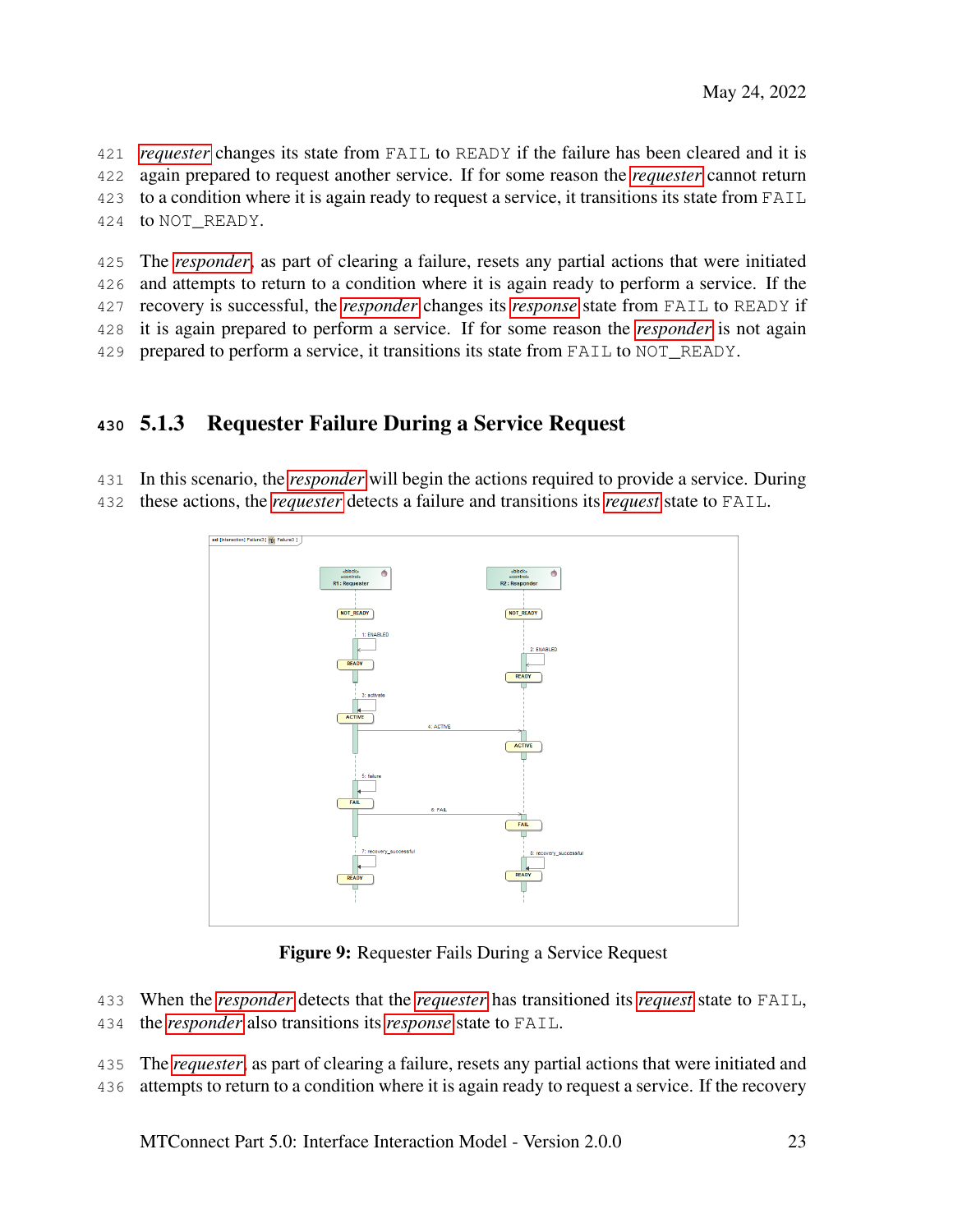is successful, the *[requester](#page-0-0)* changes its state from FAIL to READY. If for some reason the *[requester](#page-0-0)* cannot return to a condition where it is again ready to request a service, it 439 transitions its state from FAIL to NOT\_READY.

 The *[responder](#page-0-0)*, as part of clearing a failure, resets any partial actions that were initiated and attempts to return to a condition where it is again ready to perform a service. If the recovery is successful, the *[responder](#page-0-0)* changes its *[response](#page-0-0)* state from FAIL to READY. If for some reason the *[responder](#page-0-0)* is not again prepared to perform a service, it transitions its

<span id="page-28-0"></span>444 state from FAIL to NOT READY.

# 5.1.4 Requester Changes to an Unexpected State While Responder is Providing a Service

 In some cases, a *[requester](#page-0-0)* may transition to an unexpected state after it has initiated a *[request](#page-0-0)* for service.

 As demonstrated in Figure [10,](#page-29-0) the *[requester](#page-0-0)* has initiated a *[request](#page-0-0)* for service and its *[request](#page-0-0)* state has been changed to ACTIVE. The *[responder](#page-0-0)* begins the actions required to provide the service. During these actions, the *[requester](#page-0-0)* transitions its *[request](#page-0-0)* state back to READY before the *[responder](#page-0-0)* can complete its actions. This SHOULD be regarded as a failure of the *[requester](#page-0-0)*.

 In this case, the *[responder](#page-0-0)* reacts to this change of state of the *[requester](#page-0-0)* in the same way as though the *[requester](#page-0-0)* had transitioned its *[request](#page-0-0)* state to FAIL (i.e., the same as in Scenario 3 above).

At this point, the *[responder](#page-0-0)* then transitions its *[response](#page-0-0)* state to FAIL.

 The *[responder](#page-0-0)* resets any partial actions that were initiated and attempts to return to its original condition where it is again ready to perform a service. If the recovery is successful, the *[responder](#page-0-0)* changes its *[response](#page-0-0)* state from FAIL to READY. If for some reason the *[responder](#page-0-0)* is not again prepared to perform a service, it transitions its state from FAIL to NOT\_READY.

<span id="page-28-1"></span> Note: The same scenario exists if the *[requester](#page-0-0)* transitions its *[request](#page-0-0)* state to NOT\_READY. However, in this case, the *[requester](#page-0-0)* then transitions its *[request](#page-0-0)* state to READY after it resets all of its functions back to a condition where it is again prepared to make a *[request](#page-0-0)* for service.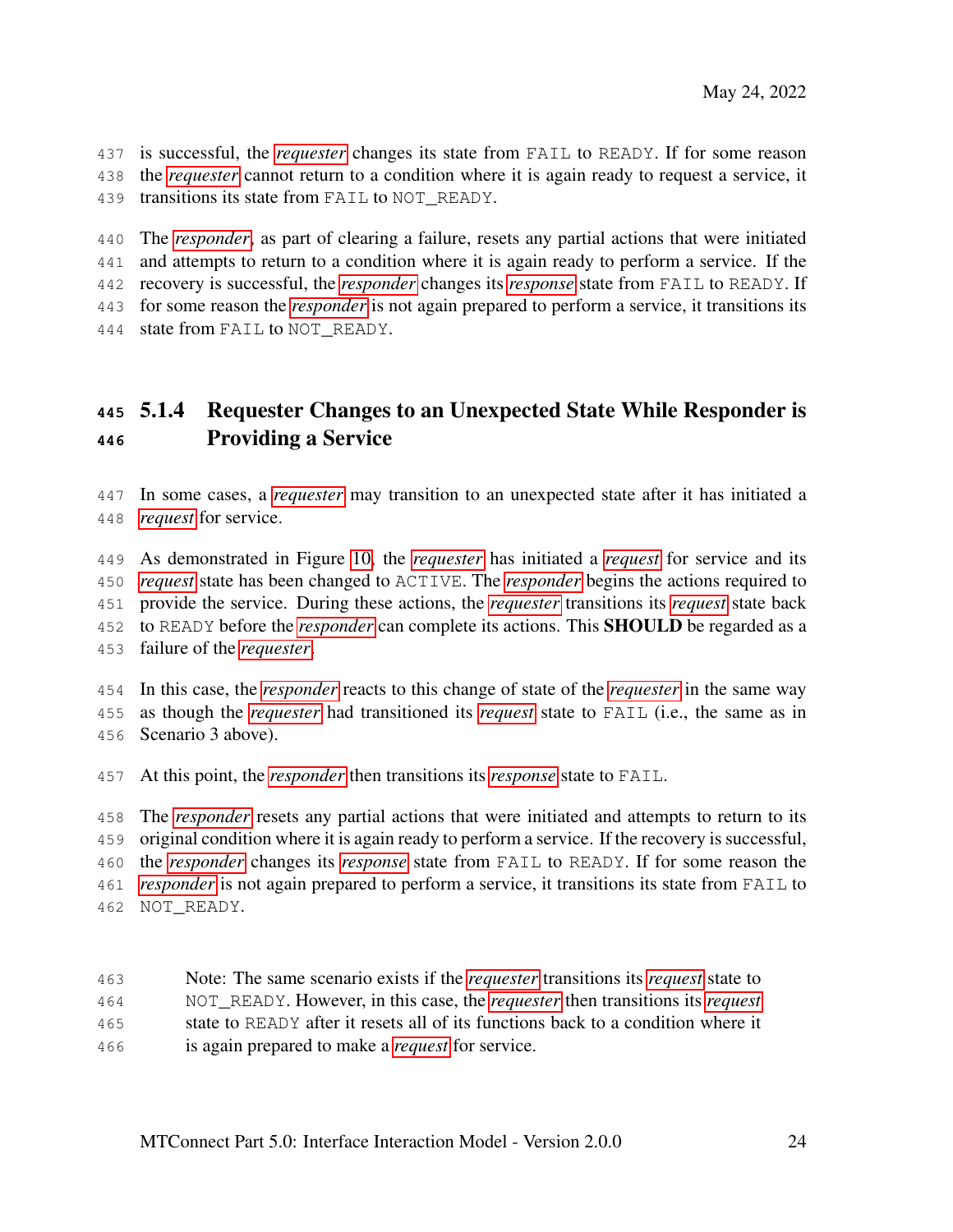<span id="page-29-0"></span>

Figure 10: Requester Makes Unexpected State Change

# 5.1.5 Responder Changes to an Unexpected State While Providing a Service

 Similar to Scenario 5, a *[responder](#page-0-0)* may transition to an unexpected state while providing a service.

 As demonstrated in Figure [11,](#page-30-1) the *[responder](#page-0-0)* is performing the actions to provide a service and the *[response](#page-0-0)* state is ACTIVE. During these actions, the *[responder](#page-0-0)* transitions its state to NOT\_READY before completing its actions. This should be regarded as a failure of the *[responder](#page-0-0)*.

 Upon detecting an unexpected state change of the *[responder](#page-0-0)*, the *[requester](#page-0-0)* transitions its state to FAIL.

 The *[requester](#page-0-0)* resets any partial actions that were initiated and attempts to return to a condition where it is again ready to request a service. If the recovery is successful, the *[requester](#page-0-0)* changes its state from FAIL to READY. If for some reason the *[requester](#page-0-0)* cannot return to a condition where it is again ready to request a service, it transitions its state from 481 FAIL to NOT READY.

Since the *[responder](#page-0-0)* has failed to an invalid state, the condition of the *[responder](#page-0-0)* is un-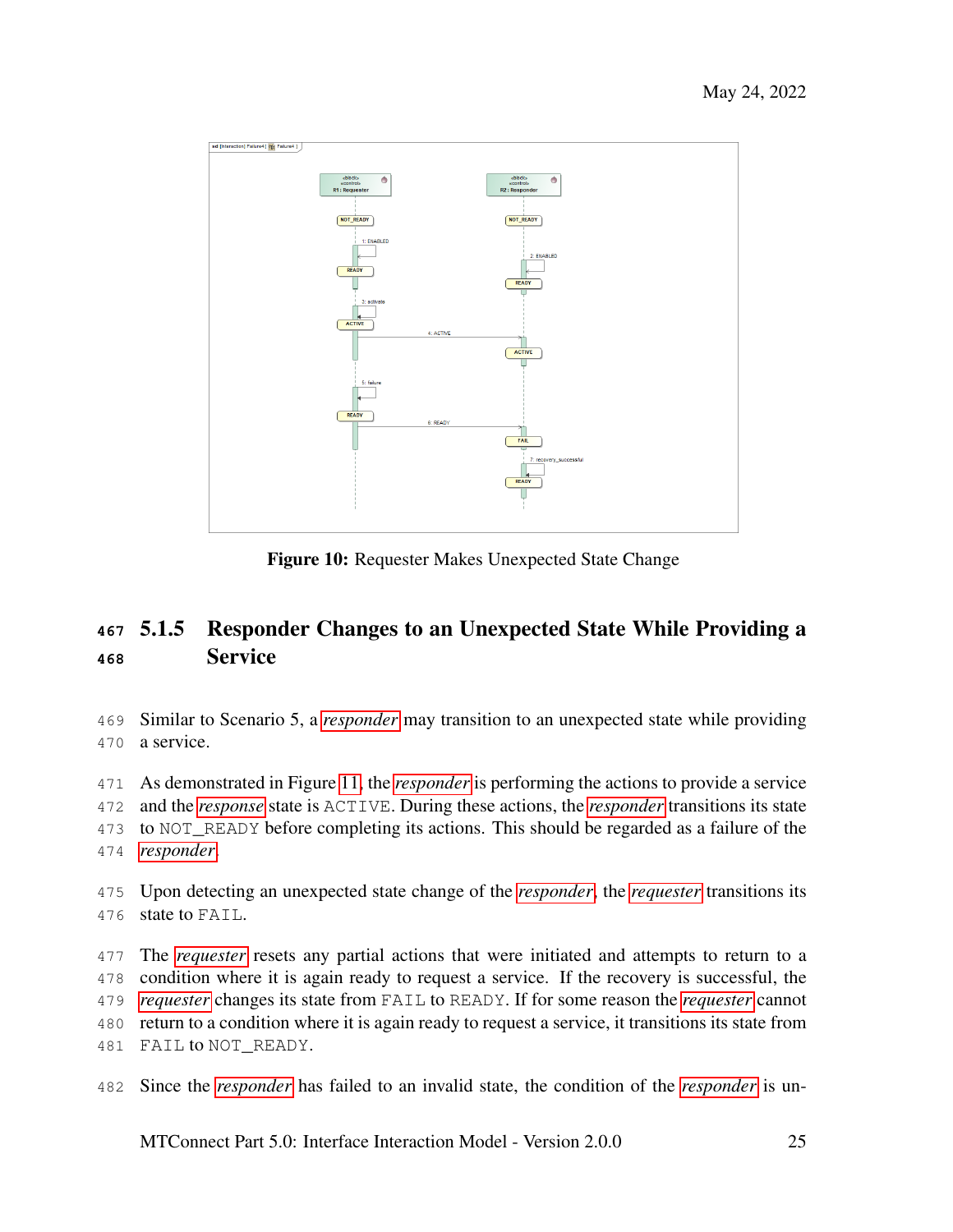<span id="page-30-1"></span>

Figure 11: Responder Makes Unexpected State Change

known. Where possible, the *[responder](#page-0-0)* should try to reset to an initial state.

The *[responder](#page-0-0)*, as part of clearing the cause for the change to the unexpected state, should

attempt to reset any partial actions that were initiated and then return to a condition where

it is again ready to perform a service. If the recovery is successful, the *[responder](#page-0-0)* changes

its *[response](#page-0-0)* state from the unexpected state to READY. If for some reason the *[responder](#page-0-0)* is

<span id="page-30-0"></span>not again prepared to perform a service, it maintains its state as NOT\_READY.

# 5.1.6 Responder or Requester Become UNAVAILABLE or Experi-ence a Loss of Communication

- In this scenario, a failure occurs in the communications connection between the *[responder](#page-0-0)* and *[requester](#page-0-0)*. This failure may result from the InterfaceState from either piece of equipment returning a value of UNAVAILABLE or one of the pieces of equipment does not provide a heartbeat within the desired amount of time (See *MTConnect Standard Part 1.0 - Fundamentals* for details on heartbeat).
- When one of these situations occurs, each piece of equipment assumes that there has been a failure of the other piece of equipment.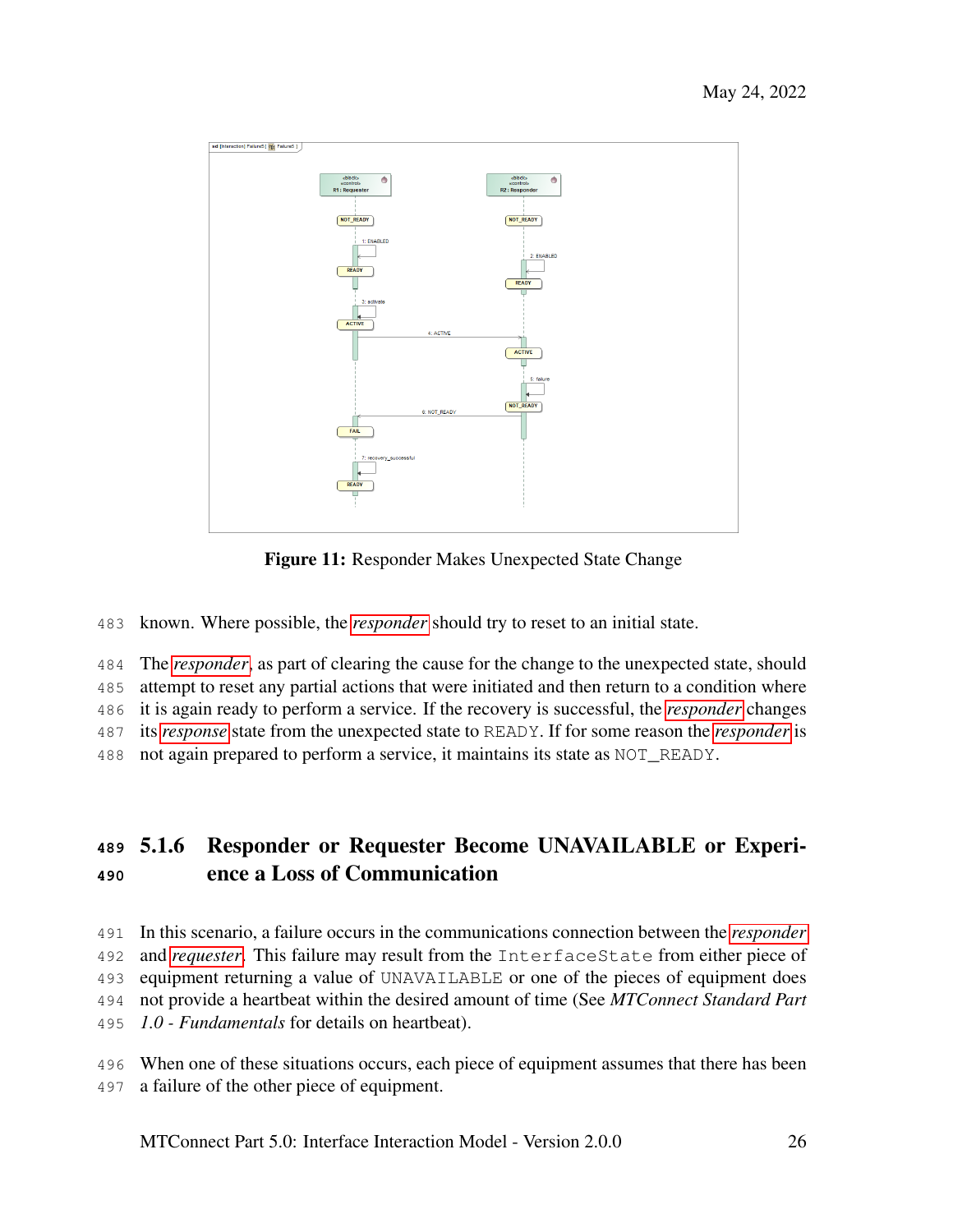<span id="page-31-1"></span>

Figure 12: Requester - Responder Communication Failure 1

When normal communications are re-established, neither piece of equipment should as-

sume that the *[request and response](#page-0-0)* state of the other piece of equipment remains valid.

Both pieces of equipment should set their state to FAIL.

The *[requester](#page-0-0)*, as part of clearing its FAIL state, resets any partial actions that were ini-

tiated and attempts to return to a condition where it is again ready to request a service.

If the recovery is successful, the *[requester](#page-0-0)* changes its state from FAIL to READY. If for

some reason the *[requester](#page-0-0)* cannot return to a condition where it is again ready to request a

service, it transitions its state from FAIL to NOT\_READY.

The *[responder](#page-0-0)*, as part of clearing its FAIL state, resets any partial actions that were initi-

ated and attempts to return to a condition where it is again ready to perform a service. If

the recovery is successful, the *[responder](#page-0-0)* changes its *[response](#page-0-0)* state from FAIL to READY.

If for some reason the *[responder](#page-0-0)* is not again prepared to perform a service, it transitions

<span id="page-31-0"></span>its state from FAIL to NOT\_READY.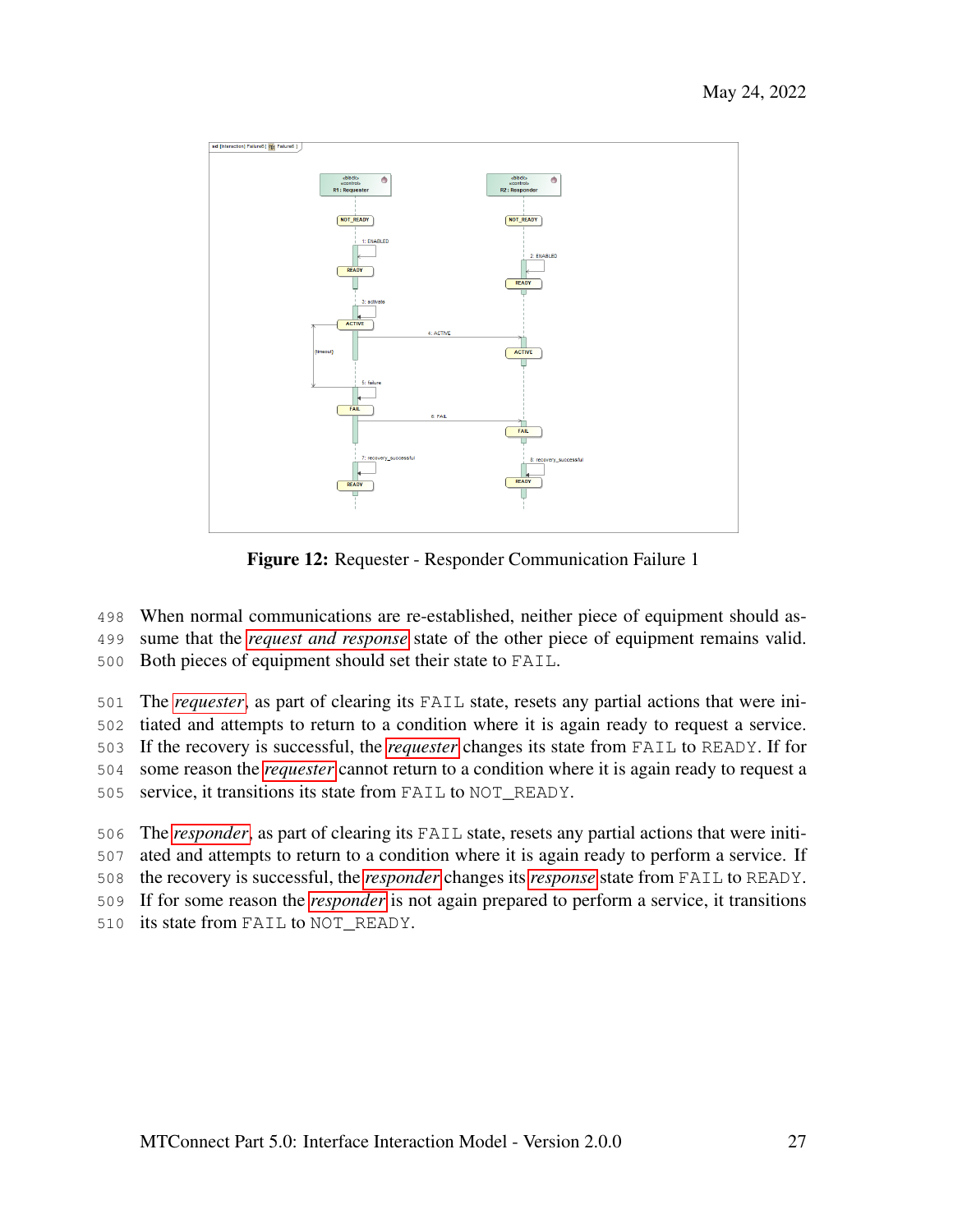May 24, 2022

<span id="page-32-0"></span>

Figure 13: Requester - Responder Communication Failure 2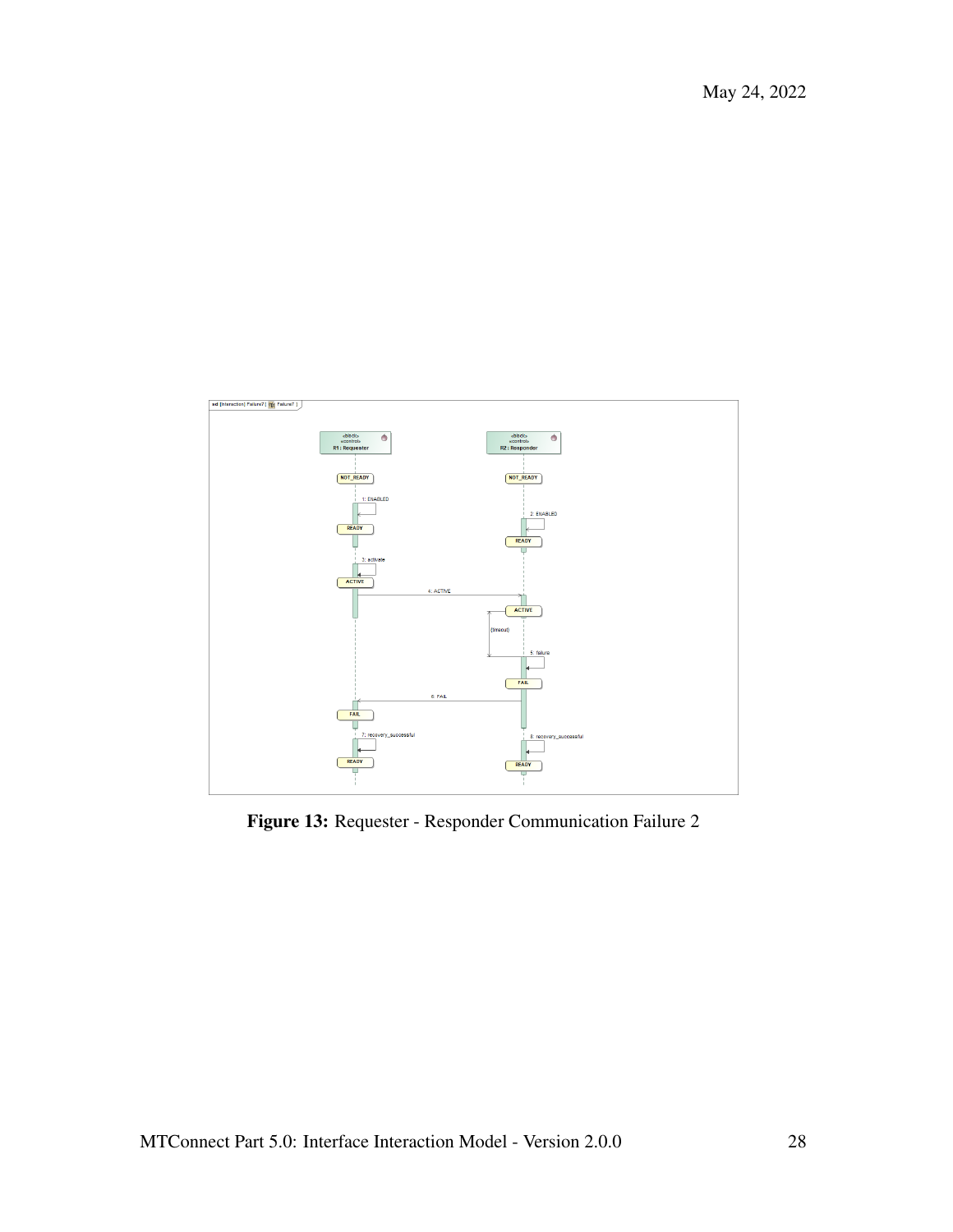# 6 Profile

- MTConnect Profile is a *[profile](#page-0-0)* that extends the [Systems Modeling Language \(SysML\)](#page-0-0)
- <span id="page-33-0"></span>metamodel for the MTConnect domain using additional data types and *[stereotypes](#page-0-0)*.

# 6.1 DataTypes

<span id="page-33-6"></span>

| bdd [Package] DataTypes [ R PrimitiveValueTypes ]                                                      |                                                                                                                                                    |
|--------------------------------------------------------------------------------------------------------|----------------------------------------------------------------------------------------------------------------------------------------------------|
|                                                                                                        |                                                                                                                                                    |
|                                                                                                        |                                                                                                                                                    |
|                                                                                                        |                                                                                                                                                    |
|                                                                                                        | «ModelLibrary»                                                                                                                                     |
|                                                                                                        | PrimitiveValueTypes                                                                                                                                |
|                                                                                                        |                                                                                                                                                    |
|                                                                                                        | evalueTypes                                                                                                                                        |
|                                                                                                        | <b>Number</b>                                                                                                                                      |
|                                                                                                        |                                                                                                                                                    |
|                                                                                                        |                                                                                                                                                    |
|                                                                                                        | «valueType»<br>evalueType»<br>evalueType»<br>«valueType»<br>Boolean<br><b>String</b><br>Real<br>Integer                                            |
|                                                                                                        |                                                                                                                                                    |
|                                                                                                        |                                                                                                                                                    |
|                                                                                                        |                                                                                                                                                    |
| «valueType»                                                                                            | «valueType»<br>«valueType»<br>«valueType»                                                                                                          |
| float                                                                                                  | integer<br>boolean<br>string                                                                                                                       |
| $\overline{\phantom{a}}$                                                                               | -                                                                                                                                                  |
|                                                                                                        |                                                                                                                                                    |
| «valueType»                                                                                            | «valueType»<br>«valueType»<br>evalueType»<br>evalueTypes<br>«valueType»<br>evalueType»<br>evalueTypes<br>«valueType»<br>«valueType»<br>«valueType» |
| unit                                                                                                   | int32<br>dateTime<br>int64<br>x509<br>xlinktype<br><b>IDREF</b><br>version<br>ID<br>xlinkhref<br>xslang                                            |
|                                                                                                        |                                                                                                                                                    |
|                                                                                                        |                                                                                                                                                    |
| evalueType»<br>«valueType»<br>evalueTypes<br><b>DEGREE</b><br><b>CUBIC_MILLIMETER</b><br><b>SECOND</b> | «valueType»<br>«valueType»<br>evalueTypes<br><b>MILLIMETER</b><br>ulnt64<br>ulnt32                                                                 |
|                                                                                                        |                                                                                                                                                    |
|                                                                                                        |                                                                                                                                                    |

Figure 14: DataTypes

## <span id="page-33-1"></span>6.1.1 boolean

<span id="page-33-2"></span>primitive type.

#### 6.1.2 ID

<span id="page-33-3"></span>string that represents an [identifier \(ID\).](#page-0-0)

# 6.1.3 string

<span id="page-33-4"></span>primitive type.

## 6.1.4 float

<span id="page-33-5"></span>primitive type.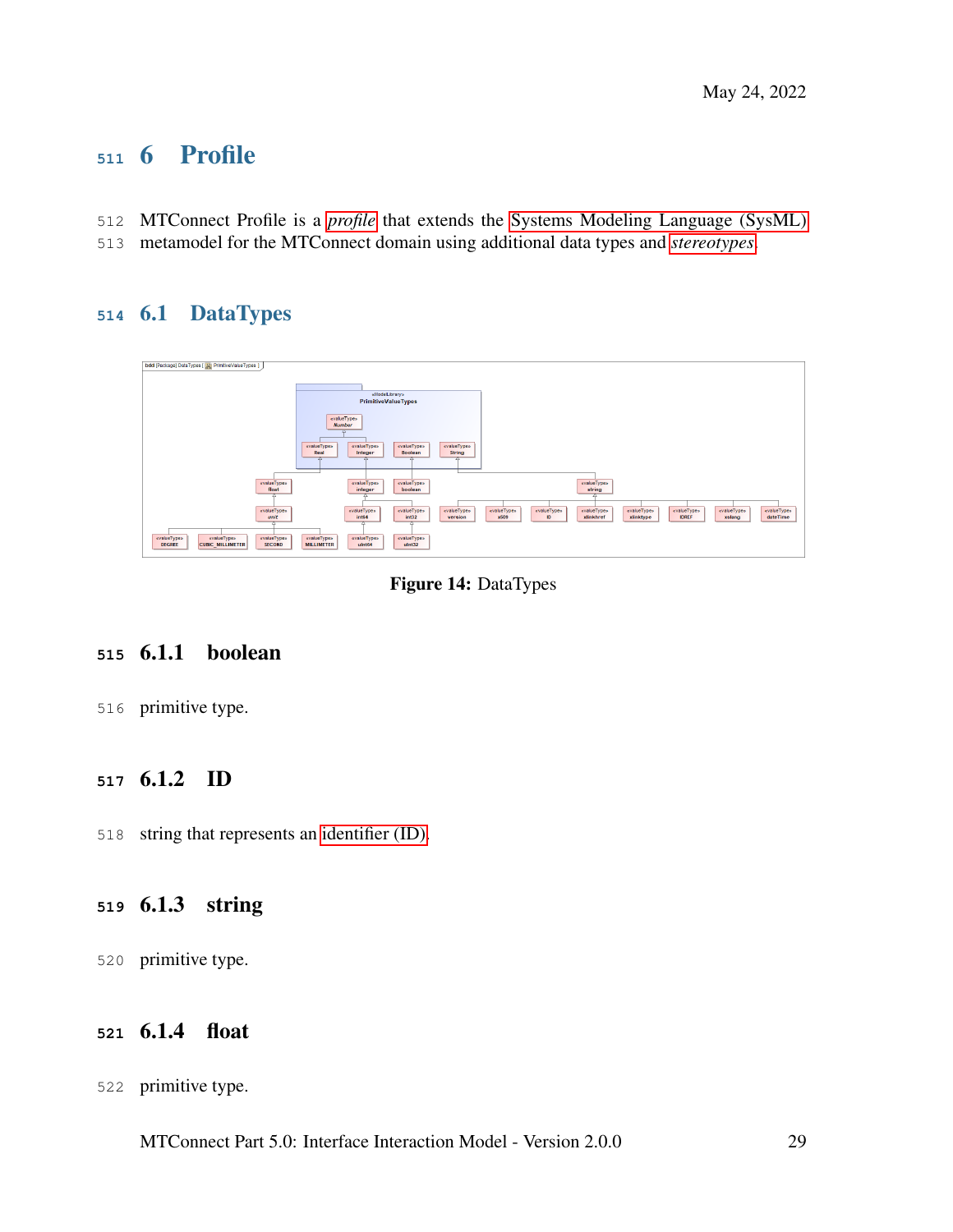#### 6.1.5 dateTime

<span id="page-34-0"></span>string that represents timestamp in ISO 8601 format.

#### 6.1.6 integer

<span id="page-34-1"></span>primitive type.

## 6.1.7 xlinktype

<span id="page-34-2"></span> [s](https://www.w3.org/TR/xlink11/)tring that represents the type of an XLink element. See [https://www.w3.org/TR/](https://www.w3.org/TR/xlink11/) [xlink11/](https://www.w3.org/TR/xlink11/).

#### 6.1.8 xslang

<span id="page-34-3"></span> [s](http://www.ietf.org/rfc/rfc4646.txt)tring that represents a language tag. See [http://www.ietf.org/rfc/rfc4646.](http://www.ietf.org/rfc/rfc4646.txt) [txt](http://www.ietf.org/rfc/rfc4646.txt).

#### 6.1.9 SECOND

<span id="page-34-4"></span>float that represents time in seconds.

#### 6.1.10 IDREF

<span id="page-34-5"></span>string that represents a reference to an ID.

#### 6.1.11 xlinkhref

<span id="page-34-6"></span>[s](https://www.w3.org/TR/xlink11/)tring that represents the locator attribute of an XLink element. See [https://www.w3.](https://www.w3.org/TR/xlink11/) [org/TR/xlink11/](https://www.w3.org/TR/xlink11/).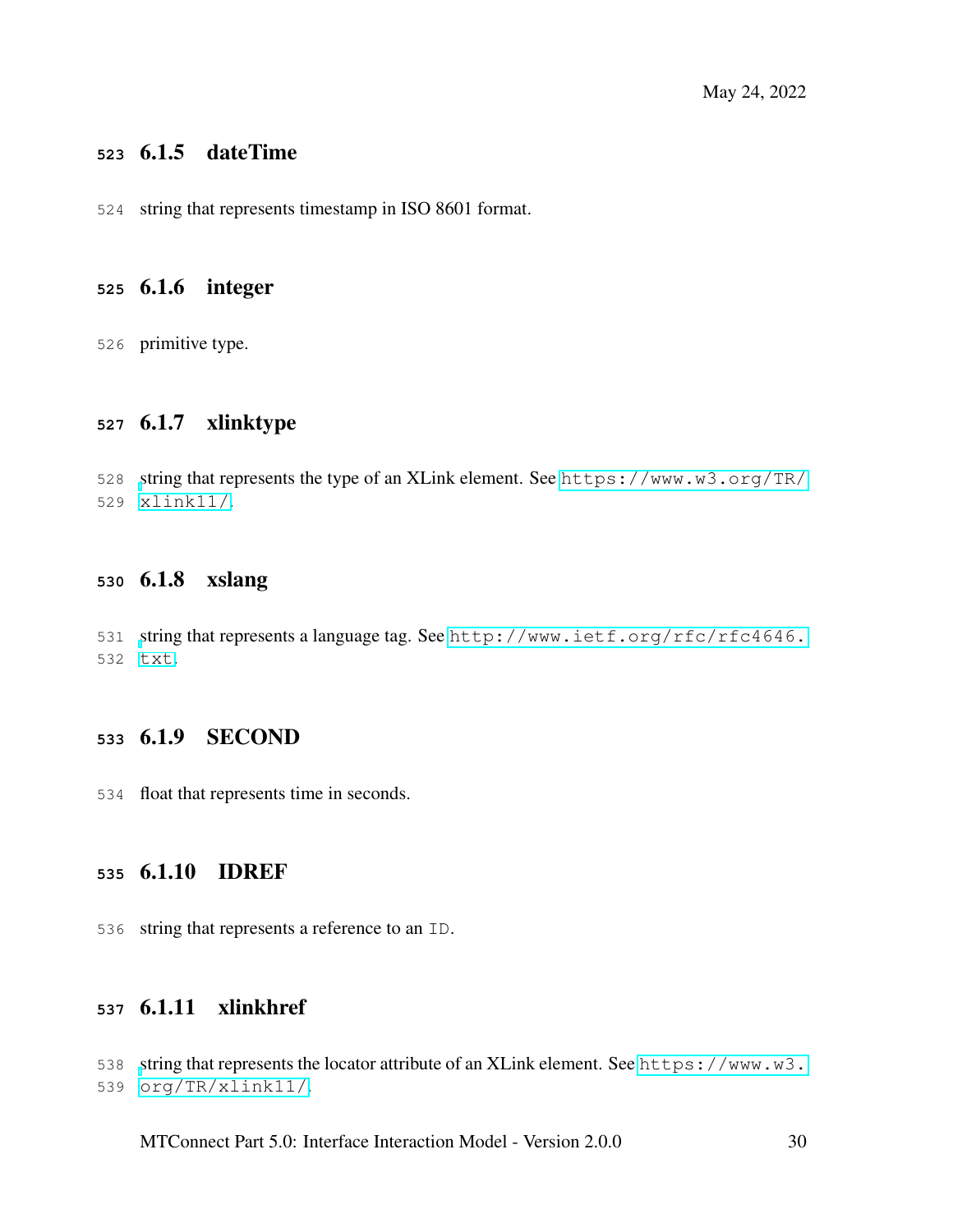#### 6.1.12 x509

<span id="page-35-0"></span>string that represents an x509 data block. *Ref ISO/IEC 9594-8:2020*.

#### 6.1.13 int32

<span id="page-35-1"></span>32-bit integer.

#### 6.1.14 int64

<span id="page-35-2"></span>64-bit integer.

#### 6.1.15 version

 series of four numeric values, separated by a decimal point, representing a *[major](#page-0-0)*, *[minor](#page-0-0)*, and *[revision](#page-0-0)* number of the MTConnect Standard and the revision number of a specific *[schema](#page-0-0)*.

### <span id="page-35-3"></span>6.1.16 uInt32

<span id="page-35-4"></span>32-bit unsigned integer.

#### 6.1.17 uInt64

<span id="page-35-5"></span>64-bit unsigned integer.

#### 6.2 Stereotypes

#### <span id="page-35-6"></span>6.2.1 organizer

<span id="page-35-7"></span>element that *[organizes](#page-0-0)* other elements of a type.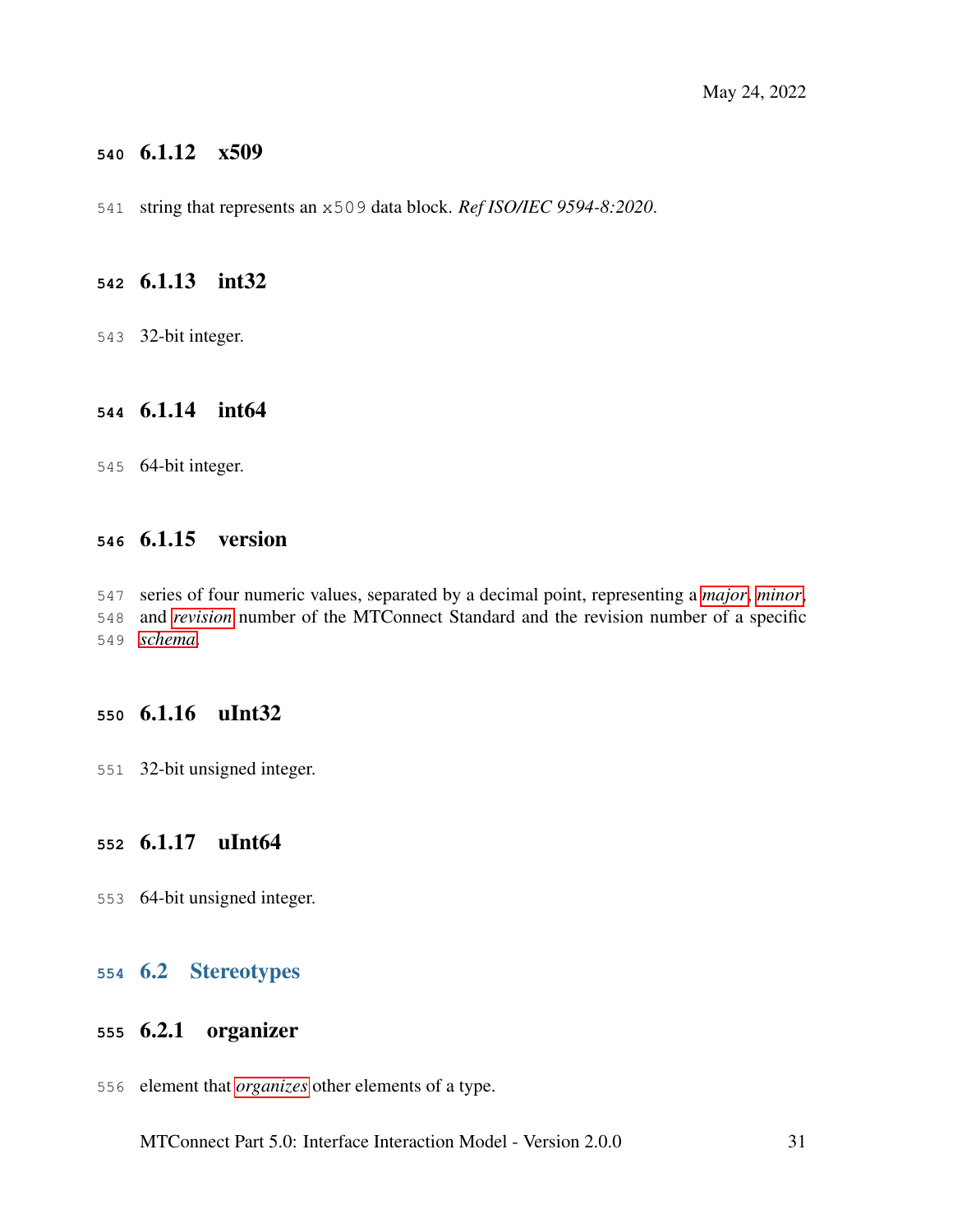## 6.2.2 deprecated

<span id="page-36-0"></span>element that has been deprecated.

#### 6.2.3 extensible

<span id="page-36-1"></span>enumeration that can be extended.

#### 6.2.4 informative

<span id="page-36-2"></span>element that is descriptive and non-normative.

## 6.2.5 valueType

<span id="page-36-3"></span>extends SysML <<ValueType>> to include Class as a value type.

#### 6.2.6 normative

<span id="page-36-4"></span>element that has been added to the standard.

#### 6.2.7 observes

association in which a *[Component](#page-0-0)* makes *[Observations](#page-0-0)* about an observable *[DataItem](#page-0-0)*.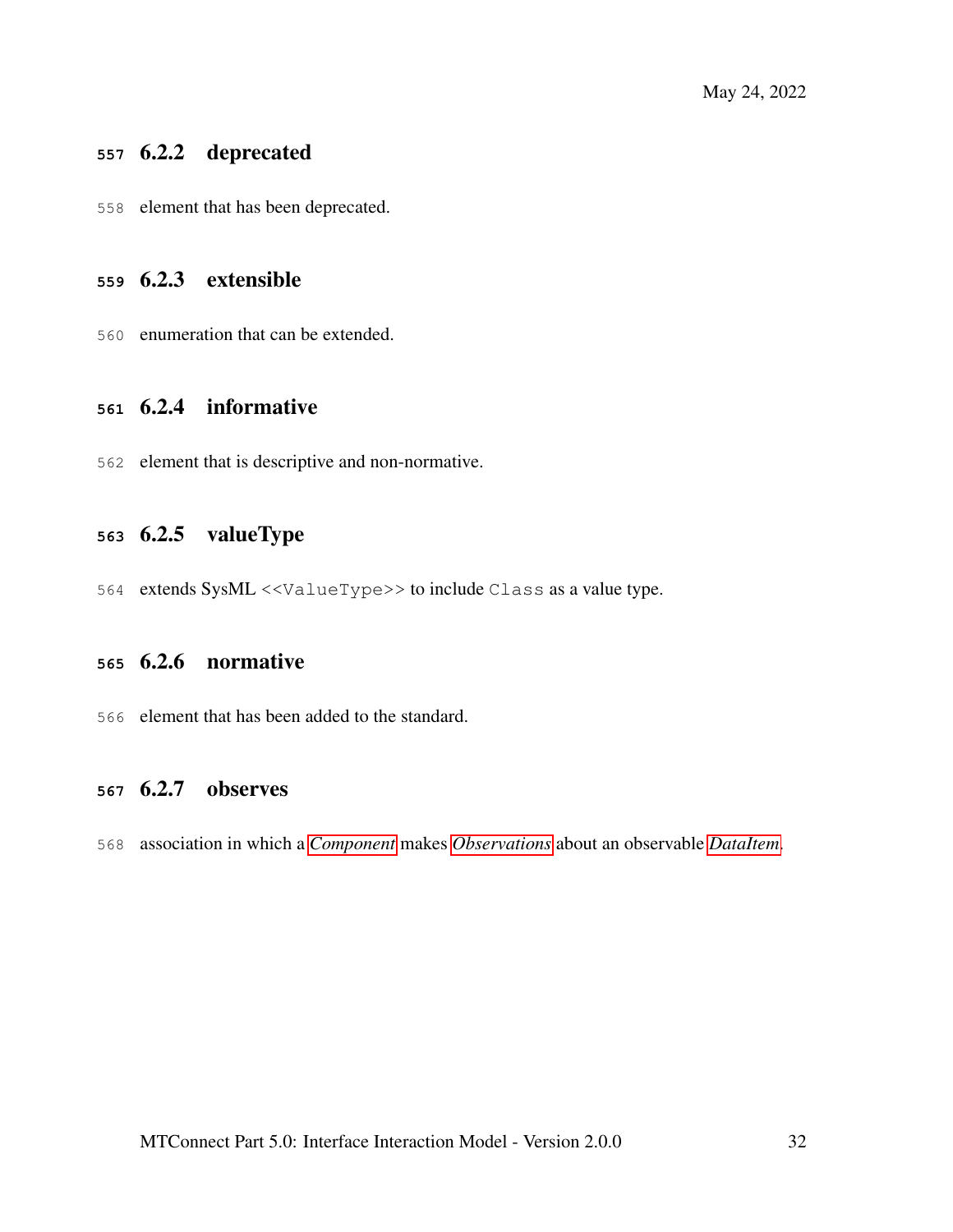<span id="page-37-0"></span>

Figure 15: Stereotypes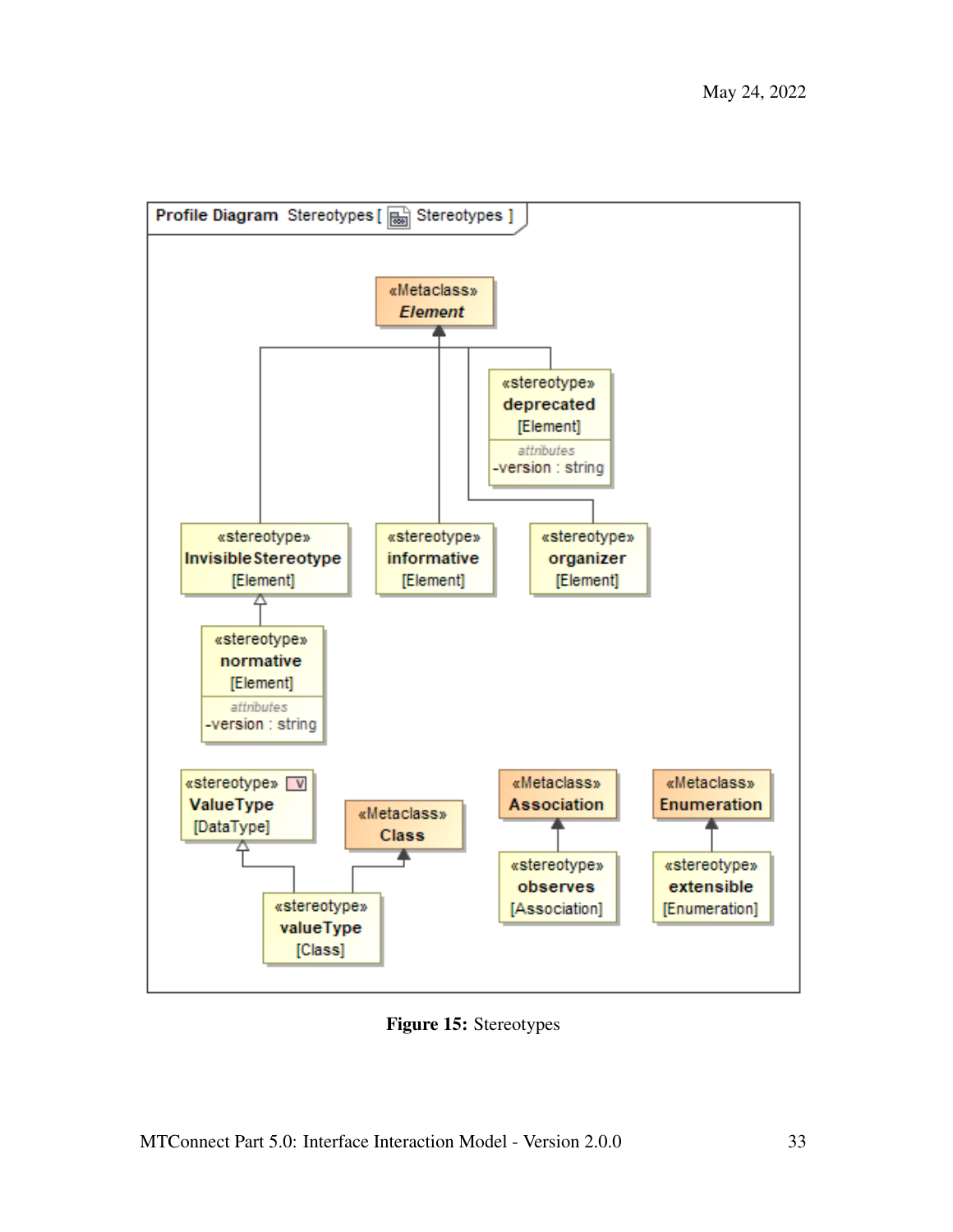# Appendices

# <span id="page-38-0"></span>A Bibliography

Engineering Industries Association. EIA Standard - EIA-274-D, Interchangeable Variable,

Block Data Format for Positioning, Contouring, and Contouring/Positioning Numerically

Controlled Machines. Washington, D.C. 1979.

ISO TC 184/SC4/WG3 N1089. ISO/DIS 10303-238: Industrial automation systems and

 integration Product data representation and exchange Part 238: Application Protocols: Ap-plication interpreted model for computerized numerical controllers. Geneva, Switzerland,

2004.

International Organization for Standardization. ISO 14649: Industrial automation sys-

tems and integration – Physical device control – Data model for computerized numerical

controllers – Part 10: General process data. Geneva, Switzerland, 2004.

International Organization for Standardization. ISO 14649: Industrial automation sys-

tems and integration – Physical device control – Data model for computerized numerical

controllers – Part 11: Process data for milling. Geneva, Switzerland, 2000.

 International Organization for Standardization. ISO 6983/1 – Numerical Control of ma-chines – Program format and definition of address words – Part 1: Data format for posi-

tioning, line and contouring control systems. Geneva, Switzerland, 1982.

Electronic Industries Association. ANSI/EIA-494-B-1992, 32 Bit Binary CL (BCL) and

7 Bit ASCII CL (ACL) Exchange Input Format for Numerically Controlled Machines.

- Washington, D.C. 1992.
- National Aerospace Standard. Uniform Cutting Tests NAS Series: Metal Cutting Equip-ment Specifications. Washington, D.C. 1969.

International Organization for Standardization. ISO 10303-11: 1994, Industrial automa-

tion systems and integration Product data representation and exchange Part 11: Descrip-

tion methods: The EXPRESS language reference manual. Geneva, Switzerland, 1994.

International Organization for Standardization. ISO 10303-21: 1996, Industrial automa-

tion systems and integration – Product data representation and exchange – Part 21: Imple-

mentation methods: Clear text encoding of the exchange structure. Geneva, Switzerland,

1996.

H.L. Horton, F.D. Jones, and E. Oberg. Machinery's Handbook. Industrial Press, Inc.